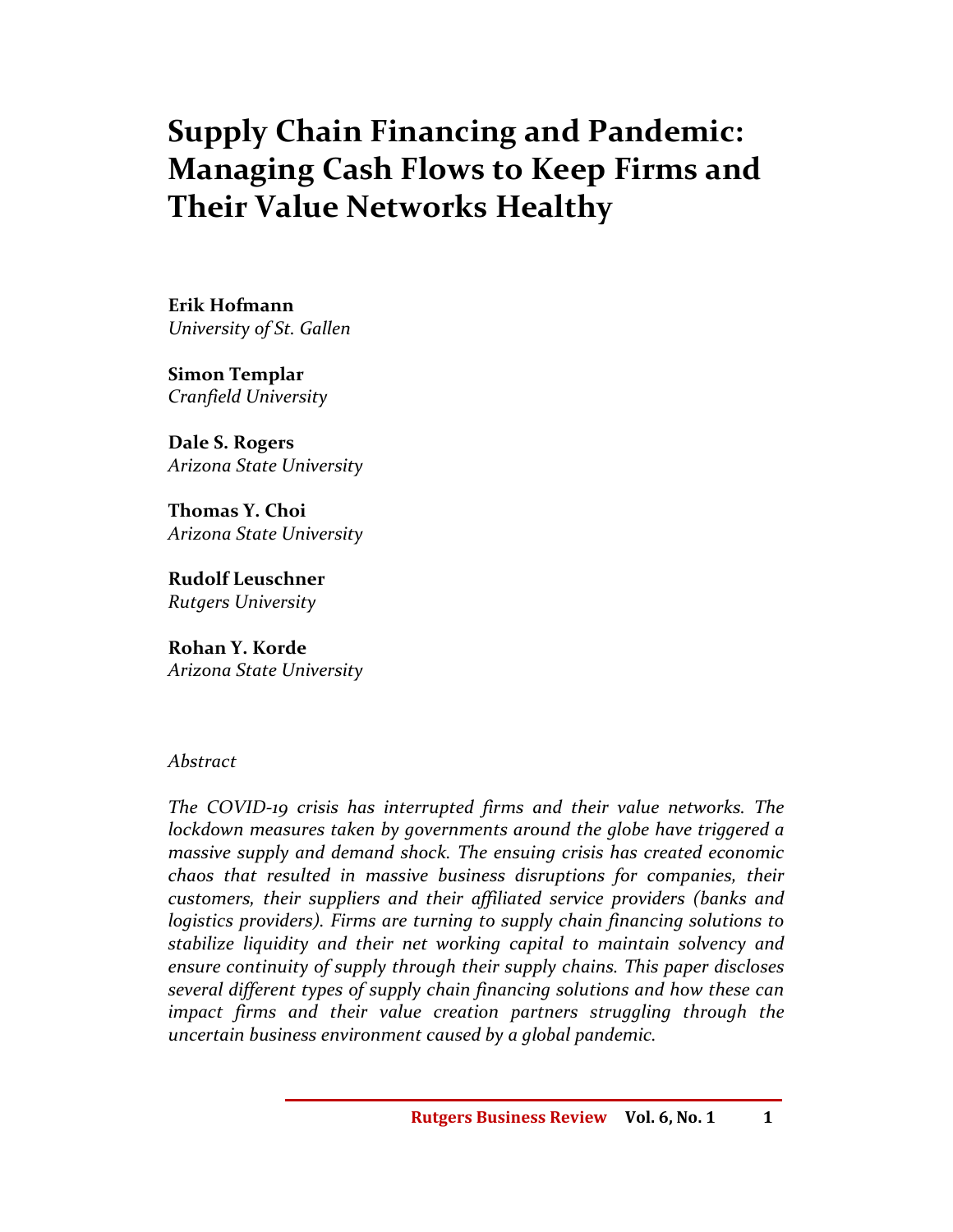# **Introduction**

The COVID-19 pandemic has resulted in millions of people infected and hundreds of thousands killed during 2020. It has created economic chaos and caused great damage to firms, their customers, and their suppliers. A critical need for firms is to maintain their financial liquidity to facilitate demand and supply challenges.

Across the supply chain, organizations have been forced to reduce staffing to cut costs. These cuts resulted in a dramatic fall in demand for goods and services. For some industrial sectors such as hospitality, tourism and airlines, most revenues were wiped out. Managers had to take drastic decisions to maintain liquidity to survive which resulted in eroding cash reserves, further headcount reductions, reduced expenditures and postponing capital investments. Late customer payments increase in bad debt, and restrictive bank lending practices compounded cash flow problems and decreased liquidity. These problems led to an increased risk of insolvency and resulted in more employee layoffs. Firms found themselves in a downward spiral.

A key strategic priority for companies is ensuring that they can meet their net working capital (NWC) needs, where NWC = current assets – current liabilities. Supply chain financing (SCF) is an approach that builds on traditional trade finance solutions to help organizations manage its net working capital more flexibly and at a lower rate of interest than is normally available to a supplier. Suppliers are able to sell their approved invoices to a bank or financial technology (fintech) firm. From a buyer perspective, SCF provides an opportunity to finance suppliers on favorable terms increasing their business resilience and overall health. From a supplier perspective, SCF enables opportunities to reduce receivables risks of customers and continue to be financially viable.

SCF is not a 'silver bullet', but it has been increasingly used since the financial crisis in 2008/2009 to stabilize the liquidity of a supplier organization and interrupt the vicious circle.<sup>1</sup> SCF has been incorporated into an organization's supply chains including customers on the demand side and suppliers on the supply side to assist the organization with its cash flows by securing enough liquidity to ensure supply continuity.<sup>2</sup> SCF can help mitigate the impact of the pandemic and can also enable an organization and its suppliers to position themselves for a post pandemic upturn.

Over the previous decade practitioners and academics have referred to SCF solutions as a win, win, win for buyers, suppliers and financial service providers (FSPs).<sup>3</sup> However, the pandemic has revealed some negative aspects of SCF too.<sup>4</sup> For instance, SCF has been accused of aiding buying companies force cash discounts on their suppliers. Therefore, decision makers want to know what SCF is about and how this approach might help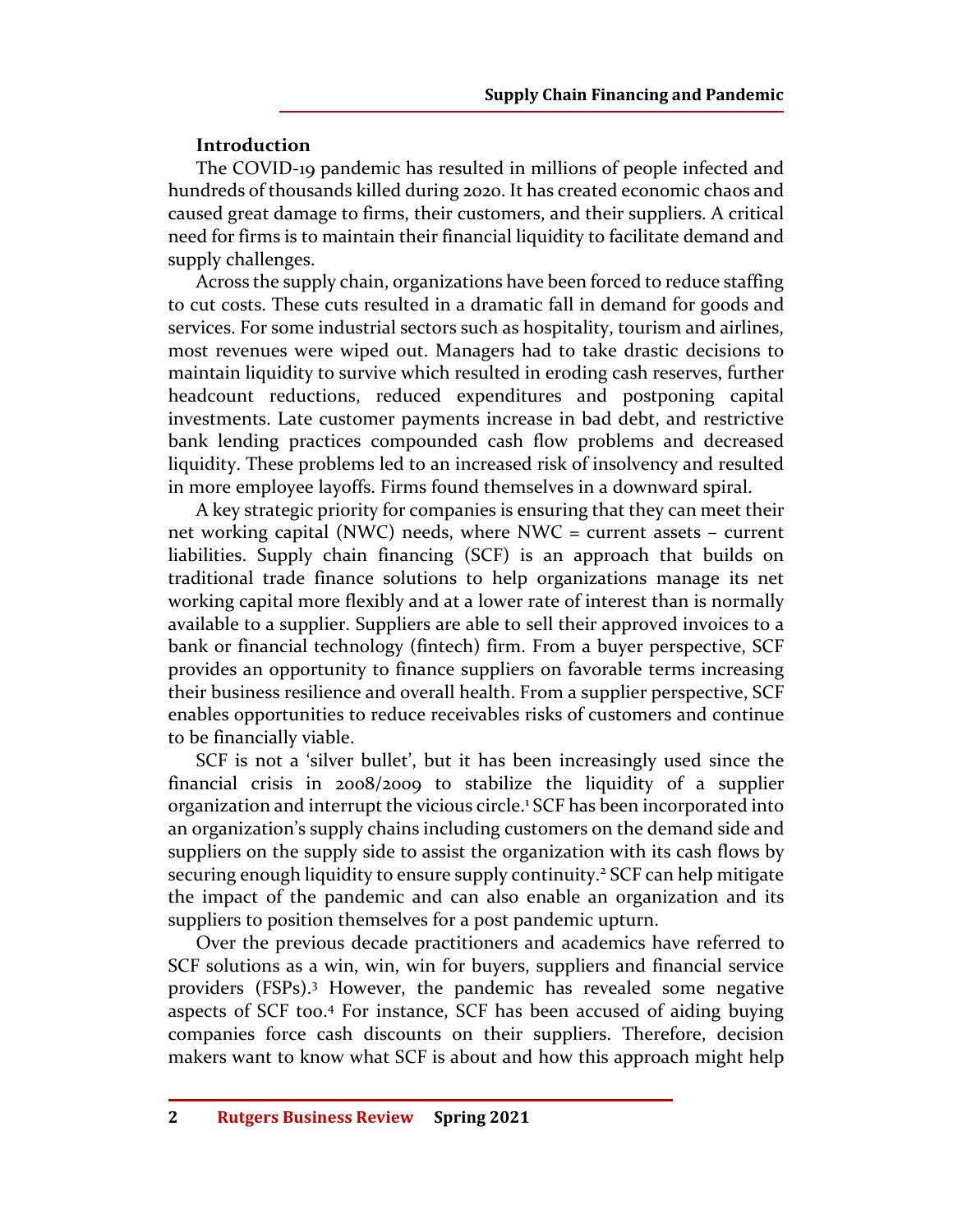to manage cash flows to keep firms healthy. We raise the following question: *How can supply chain financing (SCF) mitigate the disruptive impact of the COVID-19 pandemic on an organization's ability to finance and protect their supply chains?* 

To understand the financial impact of the COVID-19 crisis on organizations and its supply chains, a group of researchers studied the emerging practitioner literature and interviewed leading experts in SCF. As a group, we recently published two books in SCF and numerous articles on this subject and in related areas. In this paper, we address the management of NWC by considering the impact of the crisis on the organization and the affiliated supply chain partners, the measures taken to mitigate the impact, and the future for SCF after the crisis passes. Our analysis provides decisionmakers with a powerful set of options for action in the SCF field to respond adequately to the current crisis and future pandemics.

# **Concept of supply chain financing**

SCF can assist firms and their supply chains by increasing the velocity of cash flow and making those flows more consistent. Implemented properly, the firm and its supply chains can enjoy a symbiotic relationship. Rogers et al. (2020) define SCF as follows:<sup>5</sup>  *"Supply chain financing is using the supply chain to fund the organization and using the organization to fund the supply chain."* 

In a simplistic sense, SCF has been mistakenly equated with approved financing approaches (i.e., reverse factoring). This understanding does not go far enough—SCF is more. In its broadest interpretation, SCF covers not only the financing of all the transactions being done in the end-to-end upstream and downstream supply chain, but also the long-term financing of all resources and capacities required for operating activities.<sup>6</sup>

Banks and other financial service providers have moved away from the term "reverse factoring." Supply chain finance (not supply chain financing which encompasses all solutions related to using the supply chain to fund the organization and vice versa) Includes all solutions that utilize helping the supplier deal with buyer extended payment terms. Additionally, in this era reverse factoring typically takes place at lower interest rates than it did several years ago. Because of its bad reputation as being close to usury, banks and other financial service providers are using supply chain finance because what factoring and reverse factoring used to mean.

SCF encompasses a broader class of solutions that provide NWC and trade financing to firms and their supply chains. These can be grouped around the following supply chain activities: inbound supply chain and accounts payable (AP) solutions, company focus and inventory solutions, and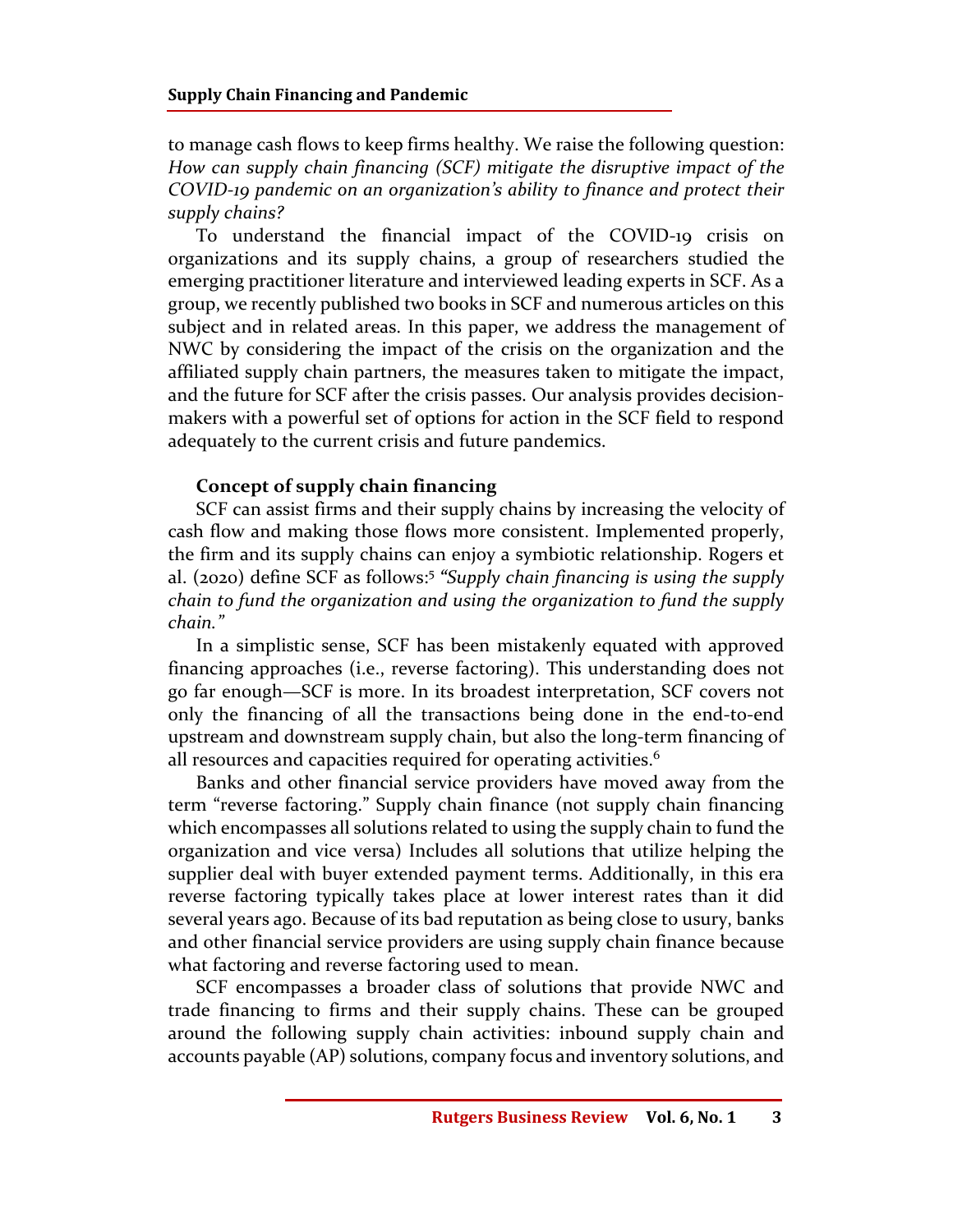outbound-supply chain and accounts receivable (AR) solutions. Over recent years a variety of SCF instruments have been made available to firms, to mitigate the impact of a supply chain disruption on their cash flow. See Figure 1 for an overview.



## **Figure 1.** Overview of SCF instruments

This extract from *Financing the End-to-End Supply Chain* by Simon Templar, Erik Hoffmann & Charles Findlay is © 2016, 2020 and reproduced with permission from Kogan Page Ltd.<sup>7</sup>

Typical SCF solutions with NWC reference point accounts payable are:

- **Purchasing cards** is a type of commercial card that allows organizations to take advantage of the existing credit card infrastructure to make electronic payments and enable goods and services to be purchased from predefined suppliers without a traditional procurement process. Purchasing cards are used for smaller purchases.
- **Purchase order financing** is an SCF financing solution agreed between buying companies and suppliers to achieve financing at an early stage (i.e., at the time of the order). It is a kind of advance payment.
- **Dynamic discounting** is an SCF solution where the purchasing company offers the supplier earlier payment of the invoice at a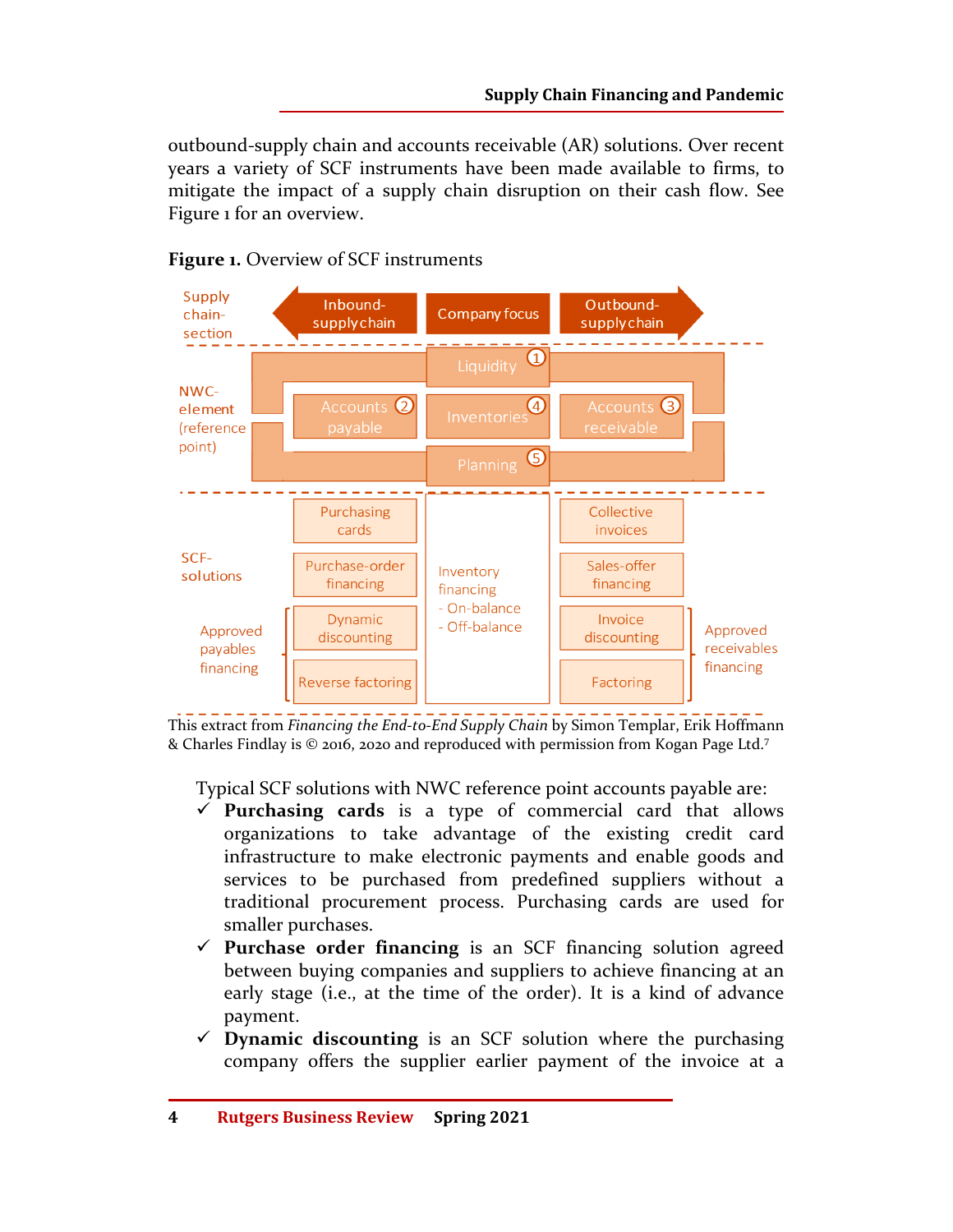discounted rate based on a negotiation between buyer and supplier. In contrast to conventional discounting, dynamic discounting uses adjustable payment terms and is generally conducted via a dynamic SCF platform. The earlier an invoice is settled, the higher the discount.

 **Reverse factoring** is an SCF solution which essentially enables a buyer to obtain pre-financing of liabilities from their supplier via an approved invoice. A financial service provider can help suppliers obtain early payment with a discount typically computed using the interest rate of the financially stronger buying firm.

These SCF solutions with NWC reference point inventory can include:

- **On-balance sheet inventory financing** is an instrument for financing inventories. In contrast to the off-balance solution, the inventories remain on the buying company's balance sheet with the on-balance solution and serve only as a guarantee for a credit agreement. These solutions encompass an asset-based lending approach.
- **Off-balance sheet inventory financing** refers to the financing of inventories where operational goods logistics and ownership are transferred to an external logistics service provider. This method results in reduced costs due to lower storage and logistics costs and an increase in liquidity through a reduction in the capital tied up in inventories.

SCF solutions that are related to the management of accounts receivable are:

- **Collective invoices** are a form of billing where a cumulative invoice is sent to a customer for several deliveries per period.
- $\checkmark$  **Sales offer financing** refers to financing solutions that suppliers use to promote the sales of their products and to create financial flexibility for customers through the use of payment by instalments.
- **Invoice discounting** uses invoices for accounts receivable as collateral for short-term financing (asset-based lending approach). The use of digital invoice discounting platforms provides companies with flexible access to liquidity while reducing the risk for external financial service providers through increased transparency.
- **Factoring** refers to the commercial, revolving transfer of a company's accounts receivable to a financial service provider or a factoring company. Factoring as an SCF solution provides companies with an increase in liquidity while at the same time reducing financing costs and unpaid invoices.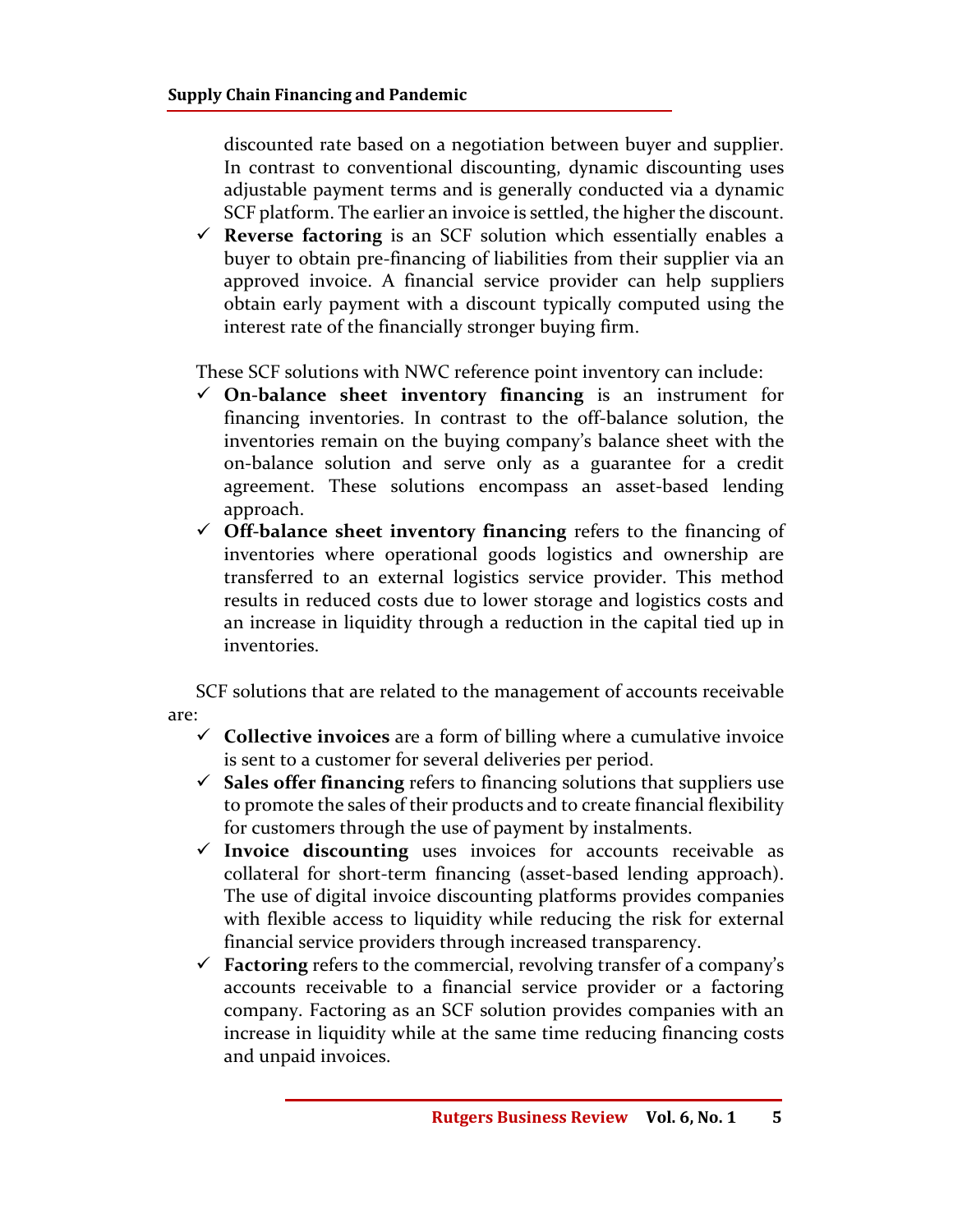Suppliers have always offered discounts to their buying companies to get paid early. For instance, we often talk about phrases like 2/10 net 30, which basically means, the supplier is willing to give the buyer a 2% discount if they pay in 10 days on an invoice due in 30 days. Dynamic discounting (DD) is a similar concept but more intricate. The supplier can review their approved invoices on-line using the buyer's platform which is likely operated by a fintech and can elect to be paid earlier. They can also leave the invoice to be settled on the agreed date. Whenever they decide to be paid, the system calculates the discount charged to the supplier for the early payment.

Traditional forms of financing focus on funding the corporation through traditional means. In supply chain financing, the corporation is specifically using suppliers and customers (usually suppliers) to fund the organization or vice versa. Supply chain financing is a special form of financing that includes using external entities in the supply chain to fund the organization instead of traditional means that we would typically think of as financing.

Major players engaged in SCF practices are suppliers and buyers. Logistics service providers (3PL's, transportation companies, etc.) are mainly involved in the physical flow of goods and information. In addition, public authorities and regulatory bodies (central banks, professional organizations, etc.) also play a certain role by shaping the formal framework for SCF. The SCF service supply market is dominated by fintechs such as Taulia, PrimeRevenue, CRX Markets, Orbian, C2FO, TrustBills, etc.<sup>8</sup> Banks are also important players in SCF and usually support high volumes of transactions between buyers and their largest suppliers. They operate extensive SCF programs. Deutsche Bank maintains 600 SCF programs worldwide with 30,000 connected suppliers.<sup>9</sup> There are now numerous instances of cooperation between fintechs and banks.

## **Five NWC elements affected by the COVID-19 crisis**

During the COVID-19 crisis, every firm was out to fend for its survival. Buying firms extended payment terms, while at the same time suppliers tried to shorten payment terms to stay viable. Buying companies reduced their inventories, often at the cost of other firms in their supply chains. These strategies may be sensible from the point of view of securing liquidity, but from the point of view of the supply chain they can be damaging. They tend to shift the problems to suppliers and weakens the resilience of the supply chain.

We describe below how SCF works in practice. One example comes from Apple. A *New York Times* article explains how Apple no longer plays the profit maximization game.10 The article contends they now instead play the cash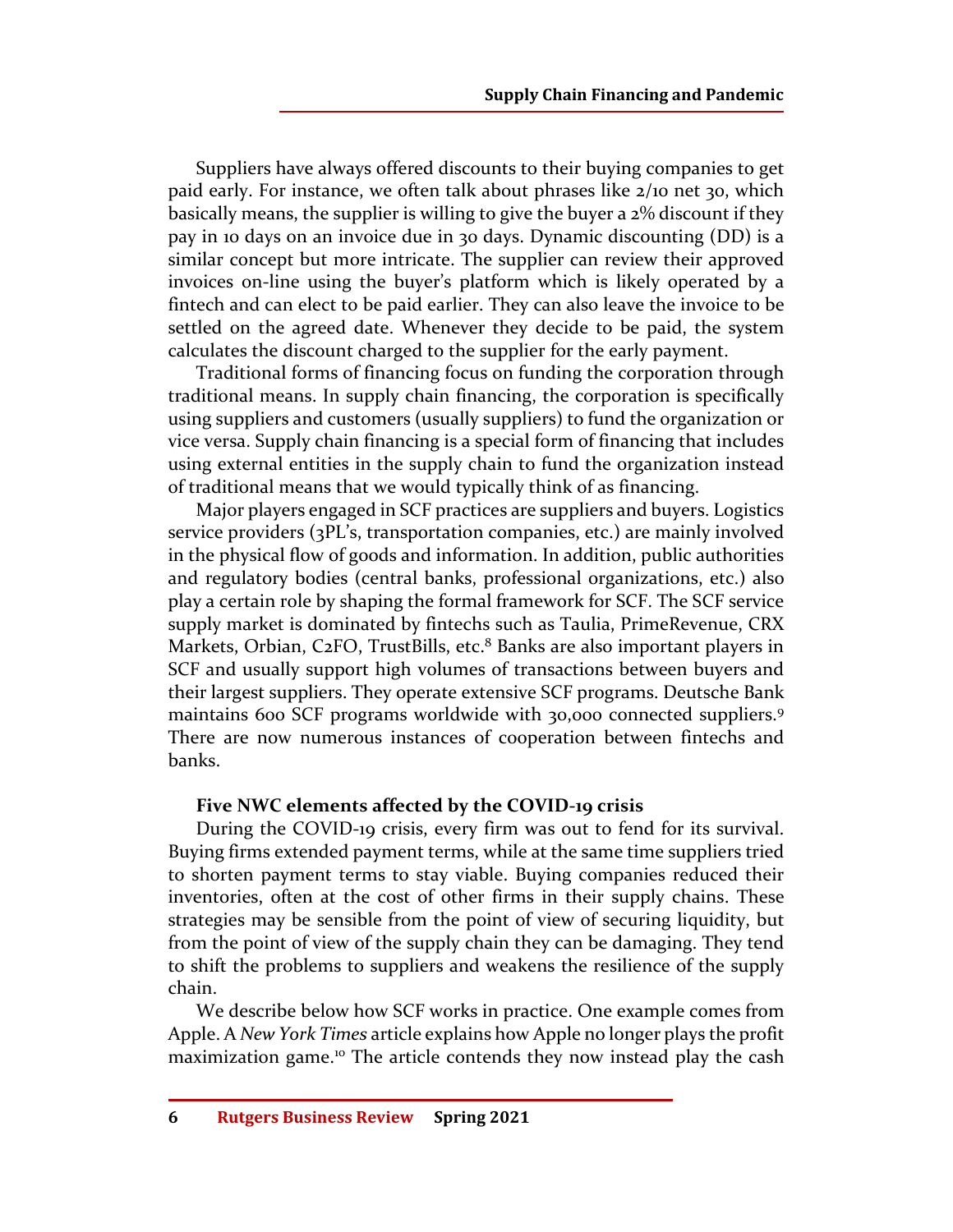flow game. Apple puts suppliers on 90–120 days term, but they receive payments from consumers immediately buying phones and other products. Concurrently, Apple keeps the inventory at suppliers which results in a negative cash conversion cycles at around -70 days and cash reserves of over \$200 billion.

Appropriate measures of SCF can be divided into five areas, which correspond to the key elements of NWC. For each of the elements, we address what happened during the pandemic and the challenges caused by the pandemic crisis.

## **NWC element 1—Liquidity and the interface to financial service providers**

During the COVID-19 crisis, a core priority for companies is preserving liquidity in the form of cash. With sales plummeting due to lockdowns and credit markets tightening, companies grapple with higher financing costs and more stringent borrowing structures. They are short on cash and find it difficult to meet all NWC requirements.<sup>11</sup> The expression "cash is king" has never been so important as many companies were no longer able to pay their suppliers and were not able to keep their own operations running. They had to consider alternative ways to fund their businesses and their supply chain as credit was getting tight.

In this regard, the pandemic has had significant implications for FSPs. It accelerated a trend that was well under way before it struck – higher private and public debt, lower interest rates and shrinking fiscal and monetary room for policy maneuvers.<sup>12</sup> In the crisis, a number of banks have also run into difficulties and had to adapt their lending practices, for instance, by reprioritizing credit lines. Banks (lenders) have begun to incorporate anticash-hoarding provisions into their lending agreements.<sup>13</sup> However, massive public stimulus is masking the true magnitude of the economic impact of the COVID-19 crisis. Provisions being taken by major financial institutions indicate they believe that loss rates will exceed those from the Great Recession.<sup>14</sup> These provisions are designed to preserve banks' liquidity by ensuring that borrowers only draw funds for specific needs and deploy them accordingly. Some banks have failed to serve as a facilitator for the liquidity needed within the supply chain. For instance, companies running a dynamic discounting solution were unable to supply these systems with sufficient cash. The consequence was that suppliers connected to such a SCF solution did not receive early payments.<sup>15</sup> Additionally, reverse factoring programs of some companies were not secured, and FSPs were not able to provide sufficient liquidity.<sup>16</sup> One of our interviewees explained: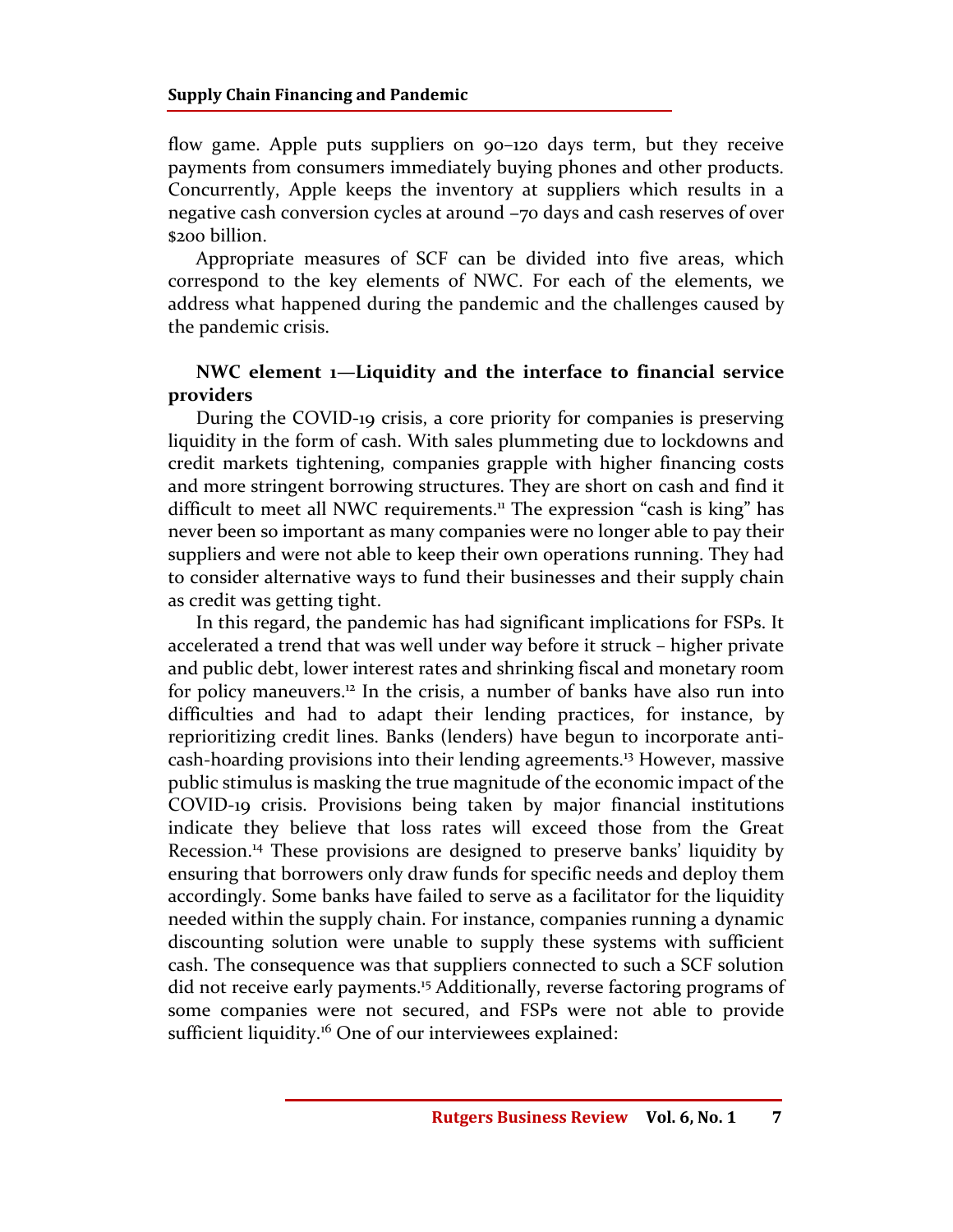*"In the early days (of the pandemic) we were reaching out to our financial industry to ensure credit lines were secured, just in case, if the worst case is happening."* 

Also, companies see potential covenant violations with their cash lending facilities, having no clear picture of how the pandemic will affect sales at the demand side of the supply chain. In addition, it is not clear whether they will be able to operate at all if their current production facilities are closed.<sup>17</sup> However, if organizations can use their supply chain assets (whether inventory or receivables) as collateral, it may provide them with additional time to ride out the crisis.

When the global economy restarts, it may be that overall economic output will settle at a lower level than before the pandemic crisis. Improved incoming orders from customers will lead to increased material procurement with an increase in payment obligations to suppliers. A new challenge arises. FSP's will need to consider how to prepare for a sustained return in sales demand and checking that there is enough liquidity to support the rampingup of supply chains.

## **NWC element 2—Accounts payable and the interface to suppliers**

The value-added share attributable to suppliers is more than 60% for manufacturing companies<sup>18</sup> and in some cases as high as 80 or 90%. In most countries, small and medium sized enterprise (SME) suppliers account for the vast majority of the value adding work. However, the negative impact of the COVID-19 crisis has been particularly acute for SMEs. For example, in Northern Italy where the significance of SMEs is critically important, SMEs have been particularly vulnerable to the disruption of supply chains.<sup>19</sup>

Compared to MNEs with a larger resource base, SME suppliers are likely less resilient dealing with the costs the pandemic shocks entail. Costs for prevention as well as requested changes in work processes, such as the shift to teleworking, are relatively higher for SMEs, with their low level of digitalization and difficulties in accessing technologies. If production is reduced, the costs of underutilized labor and capital weigh greater on SME suppliers. In the US, 50% of SMEs are operating with fewer than 15 days in buffer cash and that even healthy SMEs have less than two-month cash reserves.<sup>20</sup> There is a significant risk that even solvent suppliers, particularly SMEs, could go bankrupt.<sup>21</sup>

Buying companies have generally extended payment terms with their suppliers. This is because such supplier credits can be enforced spontaneously, and such supplier credits are usually interest-free. This trend of extending payables to suppliers during the crisis with an increasing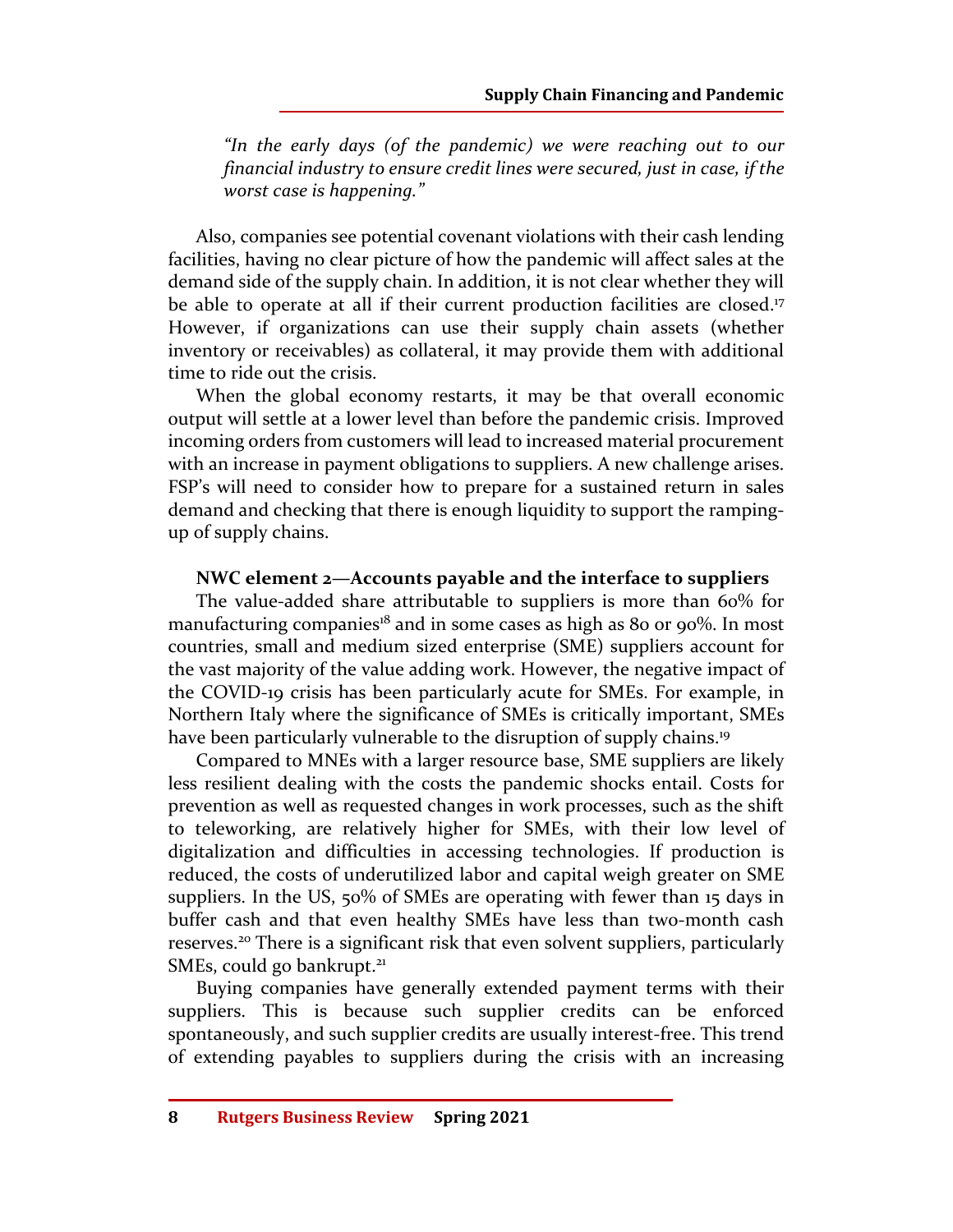number of SME suppliers claiming late payments by their customers.<sup>22</sup> Some companies were able to offset their increased accounts receivables from customers with longer accounts payables to their suppliers, as one of the interviewed companies points out:

*"We were able to set off AR impact with AP for the first half year, which is good news."* 

Ultimately, extending payment terms with suppliers is a zero-sum game. The problems are passed on to the suppliers, who now must deal with the financing challenges, even though they may have worse refinancing conditions than the buyer. From an overarching supply chain perspective, not only does this not seem to be effective, but such a practice may even be considered unethical, as the Australian Small Business and Family Enterprise Ombudsman pointed out in a recent report.<sup>23</sup>

In countries like Germany, Austria or Switzerland during the pandemic, companies are sheltered from filing legal insolvency. The Federal Ministry of Justice and Consumer Protection in Germany states: "*The suspension of the obligation to file for insolvency gives companies in distress the necessary scope to apply for state aid and to press ahead with restructuring efforts.*" <sup>24</sup> However, this "well-intentioned" measure may lead to mistrust in the supply chain; in the absence of transparency, suppliers cannot estimate whether a customer is actually insolvent or not. In fact, suppliers would likely switch to advance payment, because if payment is not made and insolvency is filed, the managing directors and board members of the company that is left sitting on the damage suddenly find themselves confronted with personal liability risks. They could be accused of having delivered or paid without collateral in the wake of the crisis and thus acted in breach of due diligence.<sup>25</sup>

Furthermore, it should be noted that the financial stability of the supply chain depends not only on the immediate suppliers at tier 1, but also on the sub-suppliers far upstream in the supply chain. The financial failure of a critical nexus supplier<sup>26</sup> at the n-th tier level due to insolvency can bring the entire supply chain to a standstill. Such interlinked relationships beyond direct business relations must also be considered in the context of a global pandemic crisis.

## **NWC element 3—Accounts receivable and the interface to customers**

Throughout the global economy, lockdowns during the COVID-19 crisis have caused sales to collapse abruptly, except a few product groups that were temporarily in high demand at the beginning of the crisis (e.g., healthcare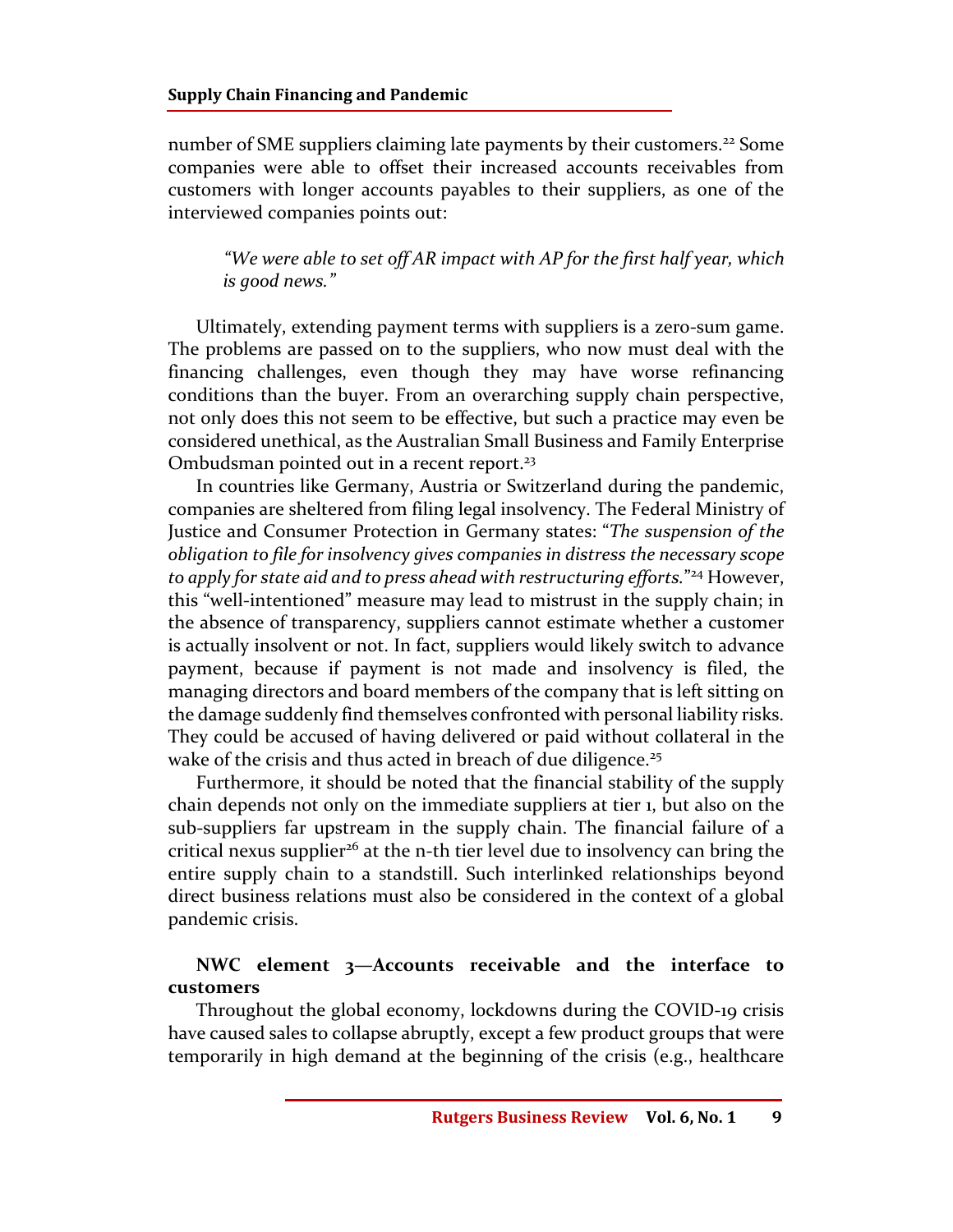equipment, food, medicines, consumer electronics for home office, personal protective equipment). The lockdowns caused the stationary distribution channel to dry up, which in turn led to a massive drop in accounts receivable and a tightening of the liquidity situation. An interviewed representative from a pharmaceutical company makes this clear:

*"(Cancer) patients were not showing up and/or infusion centers were not open and so this had an effect to our sales."* 

Before the crisis, the payment terms for supplier credits granted to customers ranged from just under 30 days in Switzerland to 90 days in Italy.<sup>27</sup> When the outbreak began to spread outside China, late payments already affected 52% of the total value of business-to-business invoices issued in Asia.<sup>28</sup> These average figures skyrocketed during the COVID-19 crisis. Customers asked for a deferment of payment or were temporarily unable to pay at all. Large customers seemed to be no longer willing or able to pay their suppliers on time. The receivables collection periods of 60 to 90 days, which were increasingly being observed even in Switzerland, are tantamount to a unilaterally forced extension of the supplier credit by buying firms. In some cases, the changes were not explicit, as one interviewee clarifies:

*"You're used to getting payments two to three times a month. Now you are receiving them once a month. So that's a significant difference."* 

With the suspension of the obligation to notify insolvencies make it difficult for companies to assess the liquidity situation of their customers and their willingness to pay, COVID-19 is creating an insolvency time bomb. Even as economies emerge from lockdowns, it is expected a bulk of insolvencies are still to come. The top increases will be recorded in the U.S. (+57% by 2021 from 2019), Brazil (+45%), China (+20%), the UK (+43%), Spain (+41%), Italy  $(+27%)$ , Belgium  $(+26%)$  and France  $(+25%)$ .<sup>29</sup>

Finally, trade credit insurance companies started to reduce their exposures and would no longer cover the trade risks caused by the COVID-19 crisis. For example, the trade credit insurer Euler Hermes has announced that insurance coverage for companies with a weak credit rating will expire at the end of 2020.<sup>30</sup> Due to the rapidly deteriorating creditworthiness of customers, many suppliers no longer want to work on a payment term basis and require more expensive solutions such as payment in advance or letters of credit. This has led to a drying up of the trade flows and increased default risks in supply chains. As soon as the first dominoes fall, a chain reaction of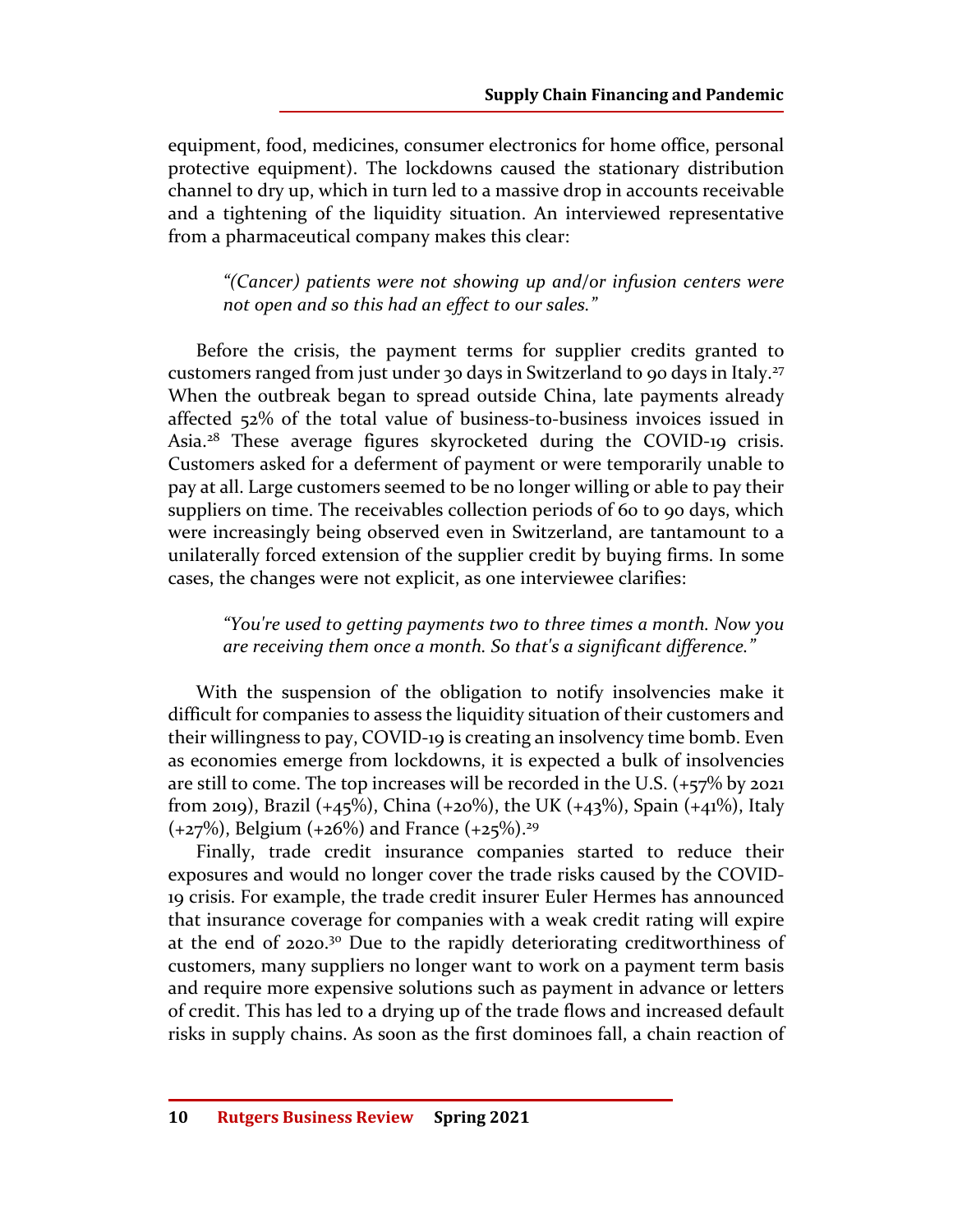bankruptcies is feared, as the insolvency of their customers puts suppliers in financial difficulties.

# **NWC element 4—Inventory and the interface to logistics service providers**

Due to the COVID-19 crisis, major manufacturing hubs in China were locked down such as Wuhan and Shenzhen and borders were temporarily closed. As result, buying firms around the world found themselves running out of inventories. Lockdowns in Europe and the US followed relatively quickly, which further worsened the supply situation. These lockdowns initiated panic consumer buying behaviors that saw a rush and stockouts of different goods, from personal protective equipment (PPE) to certain basic foods and drugs. One of the SCF experts interviewed illustrates this as follows:

*"We had such a backlog for the first two, three days when sales spiked, it took a month to get through that."* 

Organizations were unable to move inventory fast enough to replenish empty shelves. Their supply chains now became fragile, disclosing the potential danger of being "lean, leaner, too lean!"<sup>31</sup> This was supported by one interviewee as follows:

*"Inventory is at a record high. It is just because of risk mitigation inventory we established."* 

Reducing inventory levels over recent years has resulted in the associated inventory carrying costs, which can be between 20 and 30 percent of the value of the goods being held.<sup>32</sup> Often, companies have outsourced the inventory management to logistics service providers (LSPs). It reduced assets and put the emphasis on the third-party to continue managing the inventory and ensure the outsourcing company's just-in-time goals are met. Outsourced inventory had slowed down even in such companies looking to pivot quickly to counter the effects of the pandemic. Figure 2 illustrates that from January 2020 that inventory costs and levels are now rising with warehouse capacity decreasing and utilization increasing.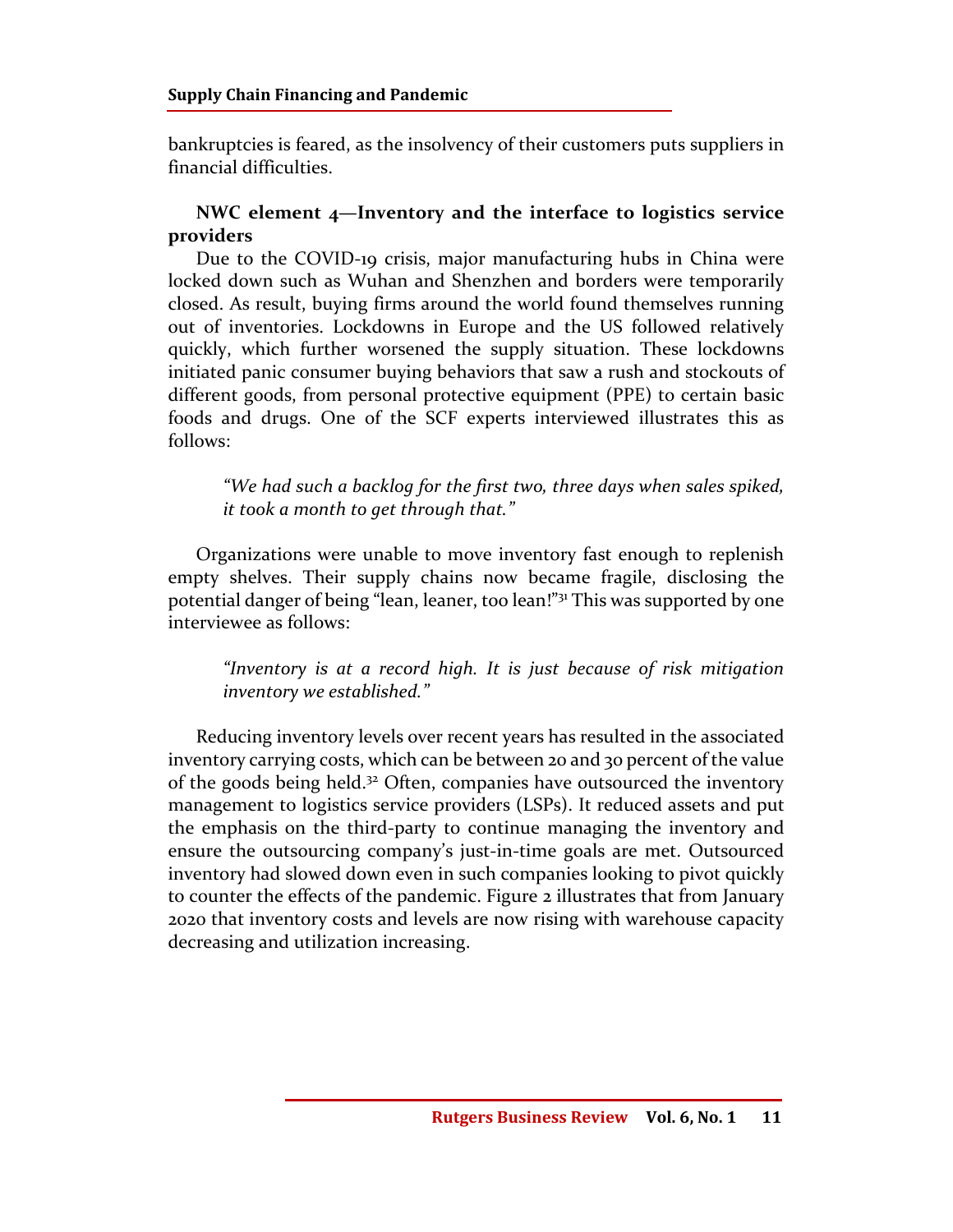**Figure 2.** Warehousing and inventory movements during the COVID-19 crisis



Source: Logistics Managers Index (The-LMI.com).

The inventory challenges during the pandemic were significant. Organizations did not have sufficient transparency regarding the inventories held by their suppliers and customers.<sup>33</sup> The lack of inventory visibility at a customer level is relevant for estimating the actual net demand. Inventory transparency at the suppliers is important for the deriving production planning. Combined with a lack of trust and insufficient information, issues surrounding inventories and capacities are compounded further. During the COVID-19 crisis, sales and operations planning (S&OP) became imprecise due to the massive interruptions and uncertainties and made it impossible for firms to adequately plan demand and supply.<sup>34</sup> As a result, many companies continued to order from their suppliers despite the abrupt slump in demand from customers, leading to a massive bullwhip effect.<sup>35</sup>

During normal times, companies with valuable assets could leverage them to get an asset-based loan. Usually, lenders would loan funds based on a percentage of the secured assets' value (i.e., 50 percent of the value of finished inventory). However, the physical and economic consequences of the pandemic made it difficult to conduct physical inventory appraisals. The pandemic crisis is tantamount to unsafe environment for loan collateral appraisers to perform physical assessments of inventory. Moreover, the liquidation market for inventories was disrupted because retail distribution channels were closed. There was also the question of timing: How should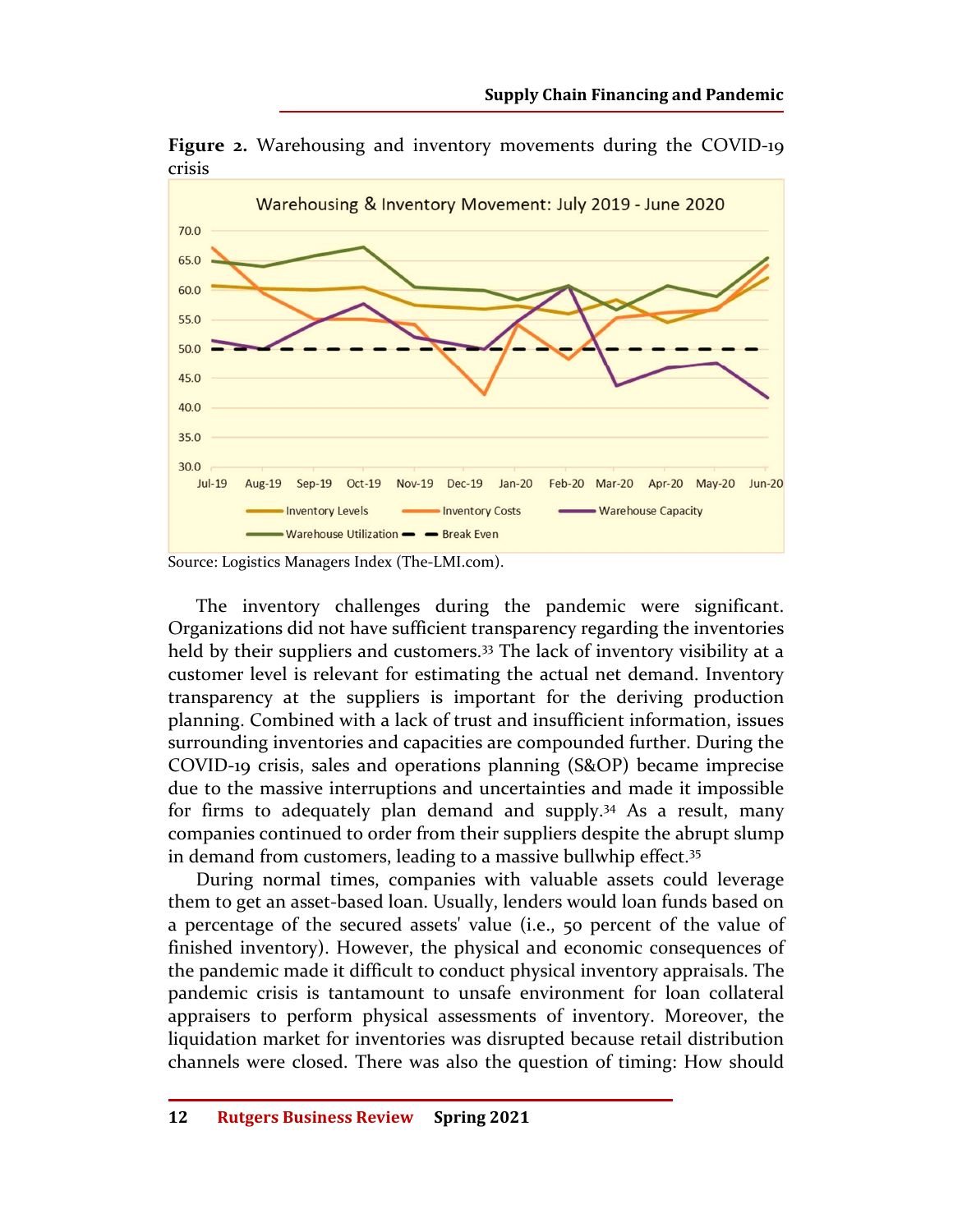companies appraise merchandise meant to be sold during a given season if it needs to be replaced with inventory for a subsequent season when reopening for business? Interest rates on asset-based lending rose by 75–100 basis points since the COVID-19 outbreak to reflect the current liquidity environment and increased credit risk.<sup>36</sup>

During the recovery phase of the pandemic crisis, it seems to be essential that organizations carefully consider before making inventory purchases whether they are proportionate to customer demand and sales. Such "uncovered" stocks are a risk of over-extending credit to purchase inventory resulting in a negative borrowing cycle.

## **NWC element 5—Planning and the cross-functional interface**

Planning relates to intra- and inter-organizational interfaces between the various actors involved in managing liquidity and NWC. To manage NWC, several functions within the organization must be involved. Often, different tasks are linked to different reporting lines, and responsibilities are often not clearly defined. In manufacturing, for example, purchasing is usually responsible for negotiating payment terms with suppliers and is often under the supervision of the operations board. Treasury is responsible for cash management and reports to the CFO. This condition often leads to internal conflicts of interest. The primary goal of purchasing is to keep the price low. The terms of payment, which the finance department examines every month, are often neglected in negotiations with suppliers. The disconnect was compounded during the COVID-19 crisis, as cooperation became more difficult as employees and decision-makers were either furloughed or working from home.

Even in companies that have already initiated a SCF program, there are always interface problems across the functions involved. The cooperation between treasury and purchasing is relatively well established in such companies. However, the severity of the COVID-19 crisis made it necessary to additionally involve the sales and operations departments in order to obtain a holistic view of NWC.

The pandemic generated significant planning challenges for organizations both internally and externally. In many companies, there was a lack of transparency to NWC. This could be attributed to the good economic situation of the past years, among other things, when liquidity was not the focus. Those who pursued growth targets also accepted that the NWC had become bloated. But with the COVID-19 crisis this changed. As one of our interviewees recognized: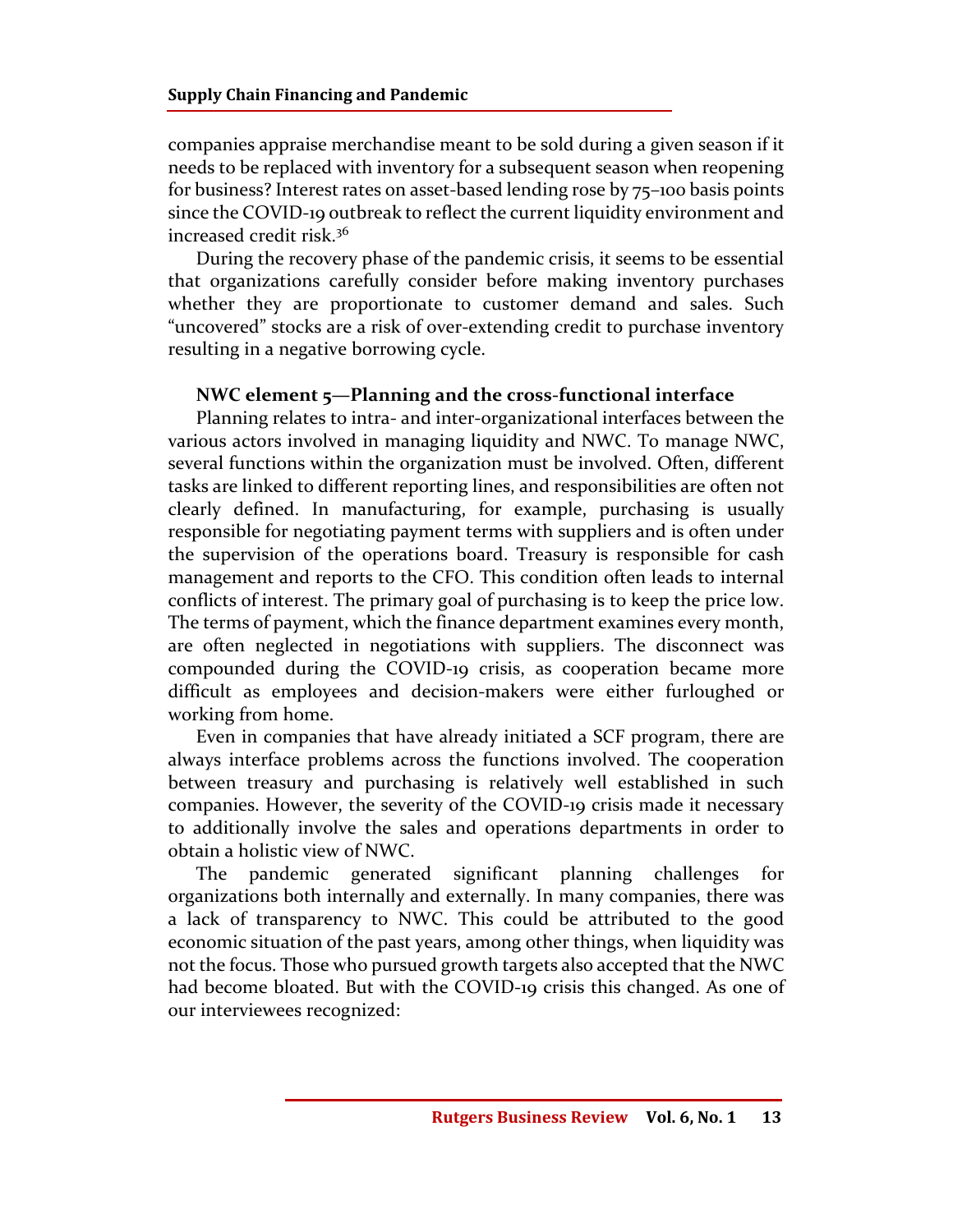*"Our normal S&OP processes were inadequate because of the volatility and in some cases, you just can't make enough so you make all you can and you get as much as you can in the market and we're playing catch up on those products as we as we go forward."* 

Transparency is often lacking with regard to the partners in the supply chain. Especially SMEs often realize in the COVID-19 crisis that they do not have sufficient data to evaluate the liquidity situation of their suppliers and customers. Larger MNEs have more resources to establish good financial supply chain risk management. Especially in a phase of high uncertainty like a pandemic, the exchange with important suppliers and customers was not always sought in a timely manner.

### **Supply chain financing measures to the COVID-19 crisis**

A broad variety of measures have been launched to mitigate the business impact of the pandemic on the organization's NWC including the affiliated supply chain and financial partners. Table 1 shows the recommended SCF measures along the five NWC elements.

With regard to the NWC element 1 liquidity, companies need to recognize the balancing act during the recovery phase of a pandemic crisis. The balancing act pertains to investing in growth versus cost control, as the costs are immediate, but the revenues are still uncertain. Considering the NWC elements 2 and 3 on accounts payables and accounts receivable, firms have to recognize that depending on the size and complexity of their supply chains, it takes between eight weeks and four months to set up an SCF program. One reason for this is the complex and time-consuming supplier onboarding process. For companies that are experiencing acute liquidity difficulties, this is probably too long. With regard to the NWC element 4 inventory, companies should expect an increase in average safety stocks during a pandemic crisis. This is primarily to cushion the distortions in the supply chain. However, the transition from crisis mode to the recovery phase and the post pandemic crisis phase should not be overlooked. Finally, with regard to the NWC element 5 planning, companies must adapt their supply chain planning based on the experience from the pandemic. During a pandemic, the speed is important. The speed enables organizations and their supply chain to react quickly to unforeseen events.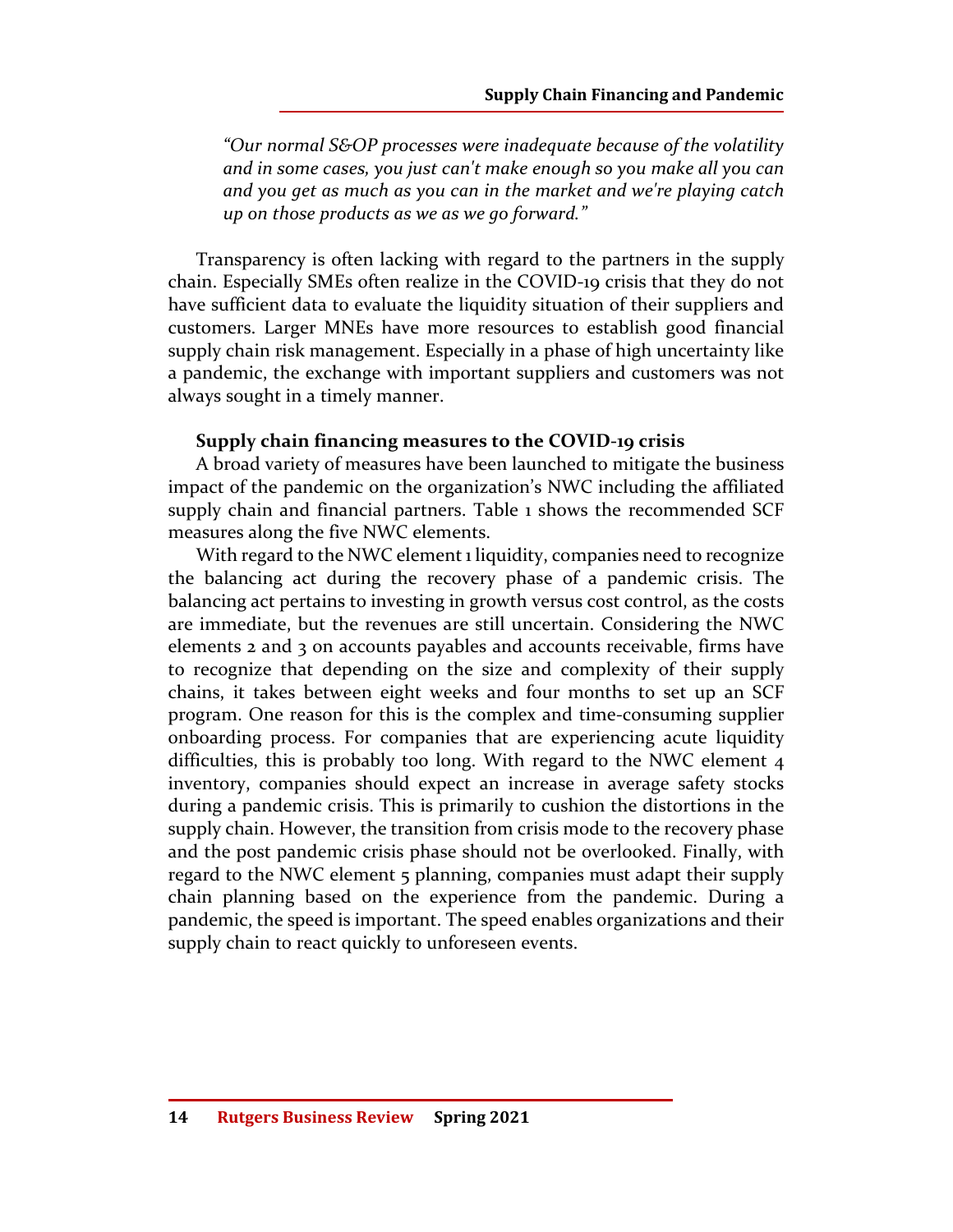**Table 1.** SCF measures to mitigate the pandemic effect on the five NWC elements

## **NWC element 1**—**Liquidity**

- $\triangleright$  Hold regular meetings to assess your current cash and financing situation together with key FSPs, to be able to estimate the liquidity requirements in the short, medium and long term on a rolling basis.
- $\triangleright$  Establish diversified SCF programs with several FSPs. We suggest a multi-bank model as it reduces dependence on a single bank.
- $\triangleright$  Accept responsibly, if necessary, the governmental support (e.g., enabling banks to lend providing liquidity via short-term credit lines), but note that this aid usually corresponds to a loan and must be repaid at a later date. Such government stimulus efforts include:
	- o Paycheck protection programs, a loan dedicated to SMEs that helps businesses keep their workforce employed<sup>37</sup>
	- $\circ$  Non-repayable grants on application, which partially compensate for loss of revenue<sup>38</sup>

#### **NWC element 2—Accounts Payable**

- $\triangleright$  Support suppliers with financing advice, as part of an overall supplier development program. Suppliers should benefit from the buyer's financial expertise.
- $\triangleright$  Pay suppliers voluntarily and on your own initiative with shortened payment terms. That will help SME suppliers get stabilized financially (see for example the Obama 2011 SupplierPay initiative).<sup>39</sup>
- $\triangleright$  Establish a dynamic discounting program, in order to use the buyer's own liquidity. It should be noted that sufficient liquid funds must be available to ensure the long-term operation of such a program.
- $\triangleright$  Adopt a reverse factoring program, where a factoring company (factor) finances invoices from the suppliers. They usually benefit from the better creditworthiness of the buyer.
- $\triangleright$  Switch to purchase order financing especially for very vulnerable suppliers. For them, this means early payment, even before the goods are delivered and the invoice is issued.<sup>40</sup>

#### **NWC element 3—Accounts Receivable**

- $\triangleright$  Analyze and evaluate the financial health of your customers on a regular basis including receivable trends and customers' risk exposures.
- $\triangleright$  Examine payment deferrals closely, while non-negotiated payment arrears should be followed up with dunning procedures. Introduce clear rules for payment deferrals (e.g., per customer group, country or severity of the pandemic) and ensure enforcement.
- $\triangleright$  Settle asset backed finance instruments, most notably invoice discounting in the US and factoring in Europe and rest of the world. The degree of disclosure to the debtor under this type of facility varies, ranging from full disclosure to no disclosure.<sup>41</sup>
- $\triangleright$  Use innovative trade receivable auctions platforms (e.g. TrusBills<sup>42</sup>), on which a supplier can upload specific trade receivables and institutional investors can bid on them.
- $\triangleright$  Watch out for government safeguarding efforts that guarantee trade credit insurers, since it cannot be excluded that the credit protection for outstanding receivables could be reduced or, in the worst case, even cancelled completely.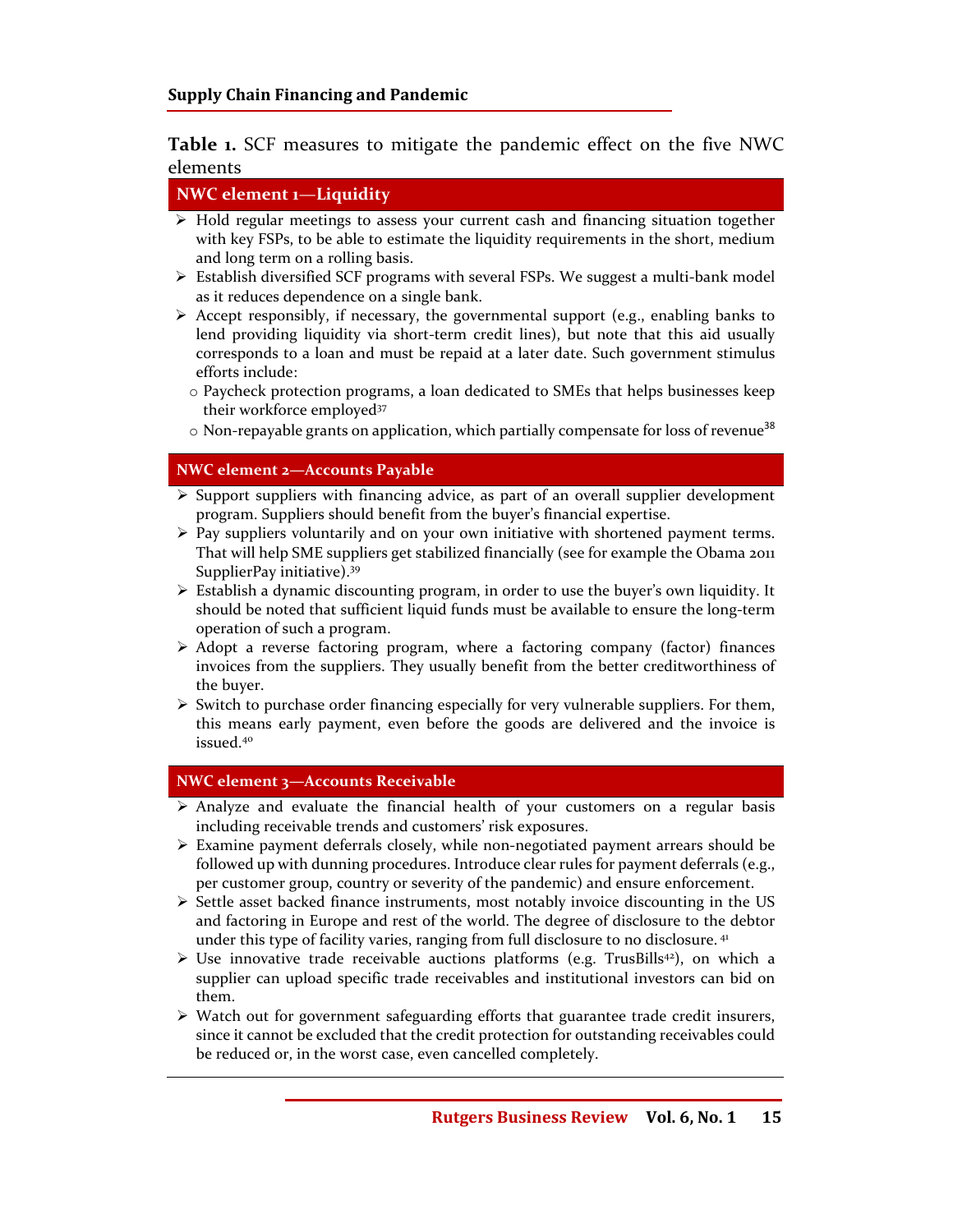#### **NWC element 4—Inventory**

- $\triangleright$  Realign the just-in-time and lean management systems with a higher "minimum" sliding stock," barring prohibitively high holding cost. This measure increases the resilience of the supply.
- $\triangleright$  Establish a single pool of inventory for the traditional and online distribution channels. This will increase flexibility, especially when one channel is suddenly in greater demand than the other.
- Ensure that suppliers, especially of critical goods, have an adequate safety stock. Optionally, diversification of the supplier base could help to increase the robustness of the supply chain.
- $\triangleright$  Increase, together with your key LSPs, transparency in the supply chain, both on the demand and the supply side. Ideally, this can enable an anticipatory reaction to emerging fluctuations or disturbances in the supply chain.
- $\triangleright$  Investigate with LSPs and FSPs the possibility of using on- and off-balance inventory financing solutions. For example, the instrument of asset-based lending (ABL) could be used to interim finance inventory.<sup>43</sup>

#### **NWC element 5—Planning**

- Establish a cross-functional team covering NWC, both strategically and operationally. Ensure that adequate governance is established, which includes incentives that are balanced with NWC objectives.
- $\triangleright$  Introduce zero-based planning principles, especially in phases of a lockdown and of recovery from a pandemic. In line with zero-based budgeting, no recourse is made to past values in supply chain planning until the "new normal" is reached.
- $\triangleright$  Include critical suppliers, customers and service providers in regular NWC planning. Supply and demand network mapping with reference to NWC issues can help to identify critical suppliers and customers.
- $\triangleright$  Enforce the SCF performance measurement including access to internal and external parameters as this enables an overview of the current status of the NWC in the organization and the connected supply chain partners during a pandemic crisis and beyond.
- $\triangleright$  Link operational risk and disruption management systems with the financial and liquidity planning in order to bridge the operations-finance divide.

## **Looking beyond the COVID-19 crisis**

Although the impact of the current pandemic on global economy is enormous, a proactive approach to this black-swan event can be used as an opportunity to make lasting changes for the organization and supply chains. In the following, we show selected aspects of managing cash flows in supply chains to keep firms and their partners financially healthy beyond the pandemic. For structuring, we will again use the five NWC elements.

#### **NWC element 1—Liquidity**

The COVID-19 crisis shows the relevance of managing cash flow. Based on the weakest link in the supply chain, liquidity needs to be reorganized in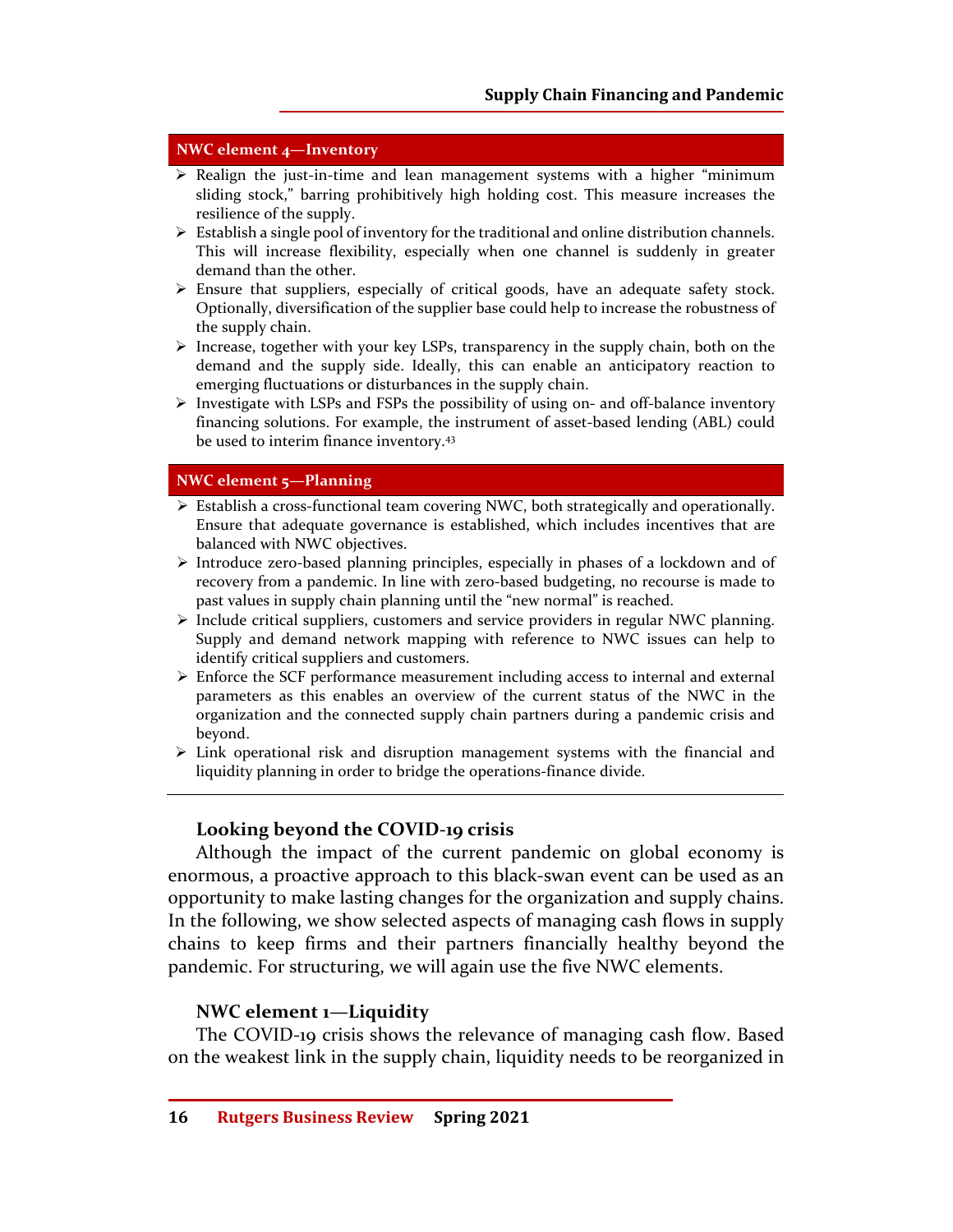a way which ensures that supply chain financing does not only cover the top tier of the supply chain, but functions smoothly across every supply chain level. KPIs, based on liquidity factors including the cash conversion cycle,<sup>44</sup> should be part of the repertoire of every supply chain manager. Of the three factors that affect cash conversion cycle (i.e., accounts payable, inventory, and accounts receivable), supply chain managers have traditionally been responsible for managing accounts payable and inventory. Now, with increasing pressure to integrate upstream activities with downstream demand, supply chain managers touch all aspects of the cash conversion cycle (including the use of SCF instruments).

The pandemic highlighted the important role that state institutions, including the re-routed aid and support programs, can play in supporting organization's liquidity and maintaining financially sustainable supply chain operations. However, organizations should be prepared to tap into the governmental support offered. FSPs and supporting fintechs play a vital role to maintain the financial health of supply chains. They are poised to become an integral part of operations and supply chain management.

#### **NWC element 2—Accounts Payable**

It is essential that organizations in the future, not only focus on the financing of direct suppliers but also sub-tier suppliers must be considered. Deep-tier SCF programs should be established. Blockchain technology could be used in this form of financing the "long-tail supply chain."<sup>45</sup> Traditional SCF models rarely reach beyond the first-tier suppliers of large corporates, and thus exclude the long tail and SME deeper tiers. Using an open blockchain protocol for supply chains, suppliers may be able to prove their creditworthiness, and this, in turn, helps to obtain financing. In addition, the trust and reputation of large companies ripple down the supply chain through interconnected business relations. Therefore, a funder provides financing for sub-suppliers for a rate based on the anchors buyer's credit risk.<sup>46</sup> Above all SME suppliers would benefit from this.

Further, the pandemic may provide an opportunity integrate supplier sustainability programs with SCF. The buyer can define certain sustainability criteria. The suppliers that score high on these criteria can receive preferential conditions as part of the SCF program. Choosing the right sustainability criteria is still a big obstacle to the further spread of sustainable supplier financing. The number-driven treasury departments are still struggling with the limited comparability of sustainability-based ratings. There is still a need for standardization in this area. Specialized rating agencies like EcoVadis could help to develop and establish such a standard. Treasurers and SCF program owners should therefore rely on the expertise of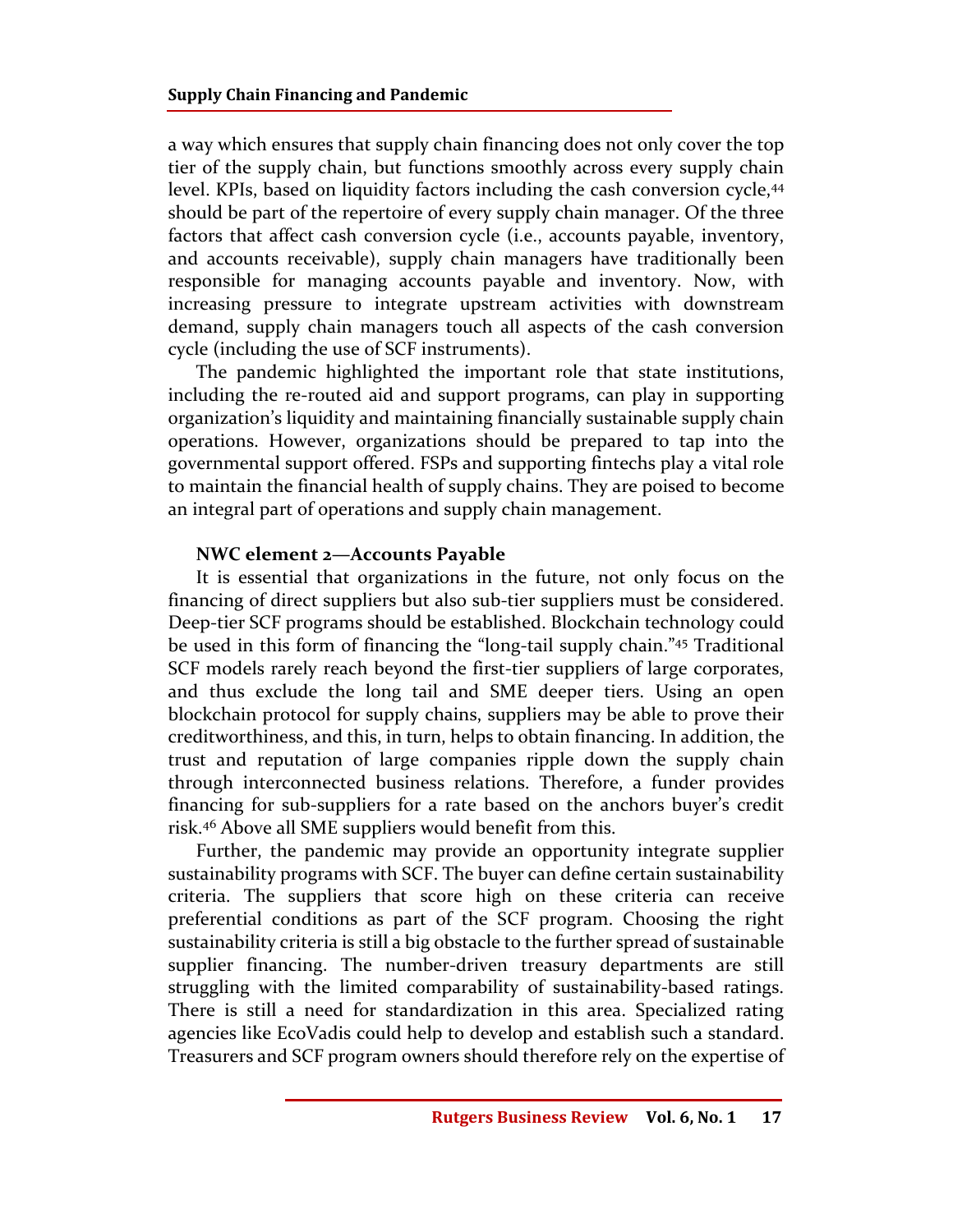the sustainability department and the purchasing department when introducing such a program. In addition to lower reputation risks, studies indicate that sustainable suppliers are also more stable.<sup>47</sup> The food manufacturer Nestlé has securitized sustainable supplier financing, using CRX Markets' NWC financing marketplace. The securitization was a bundle of invoices from a certified coffee supplier participating in a Nestlé sustainability program.<sup>48</sup>

# **NWC element 3—Accounts Receivable**

Post pandemic, an organization's key account managers and customer relationship management teams must focus on the financial stability of their customers, while developing and retaining sales revenue. An organization should enable their customers to achieve long-term sustainable growth, which also generate future customer lifetime revenues for the supplier.

Supplying organizations will decide whether they accept the SCF solutions of their customers (e.g. a reverse factoring program) or whether they want to establish their own solution for their account receivables. It is not yet clear how the clash between supplier-driven trade receivables financing programs and buyer-centered accounts payables programs will eventually pan out. It would be desirable if technology-based interaction between these two accesses were possible. The technological progress and the increasing interoperability of different SCF programs should reduce manual efforts to a minimum in the future. Moreover, the future efficiency of trade finance solutions could be increased by using digital solutions, which may be based on blockchain technology, especially for international transactions.

# **NWC element 4—Inventory**

Post the COVID-19 pandemic, organizations may take a joint approach to inventory management in their supply chain operations. Enhanced transparency in the supply chain requires reliable and independent data in real-time, enabling informed decisions based on augmented intelligence providing them with greater insights into their operations.<sup>49</sup> In the future, it seems to be essential that organizations have the ability to acquire and analyze data in real-time, from customers, suppliers, manufacturers, and transportation and warehousing providers. For instance, a combination of internet of things (IoT) sensors and cloud-based software allows companies and their supply chain partners to manage the moving bottlenecks that arise in inventory management. With greater insight, practitioners can make faster and evidence-based decisions, rather than leaning on assumptions. Supply transparency solutions, like the Swiss based "real time cargo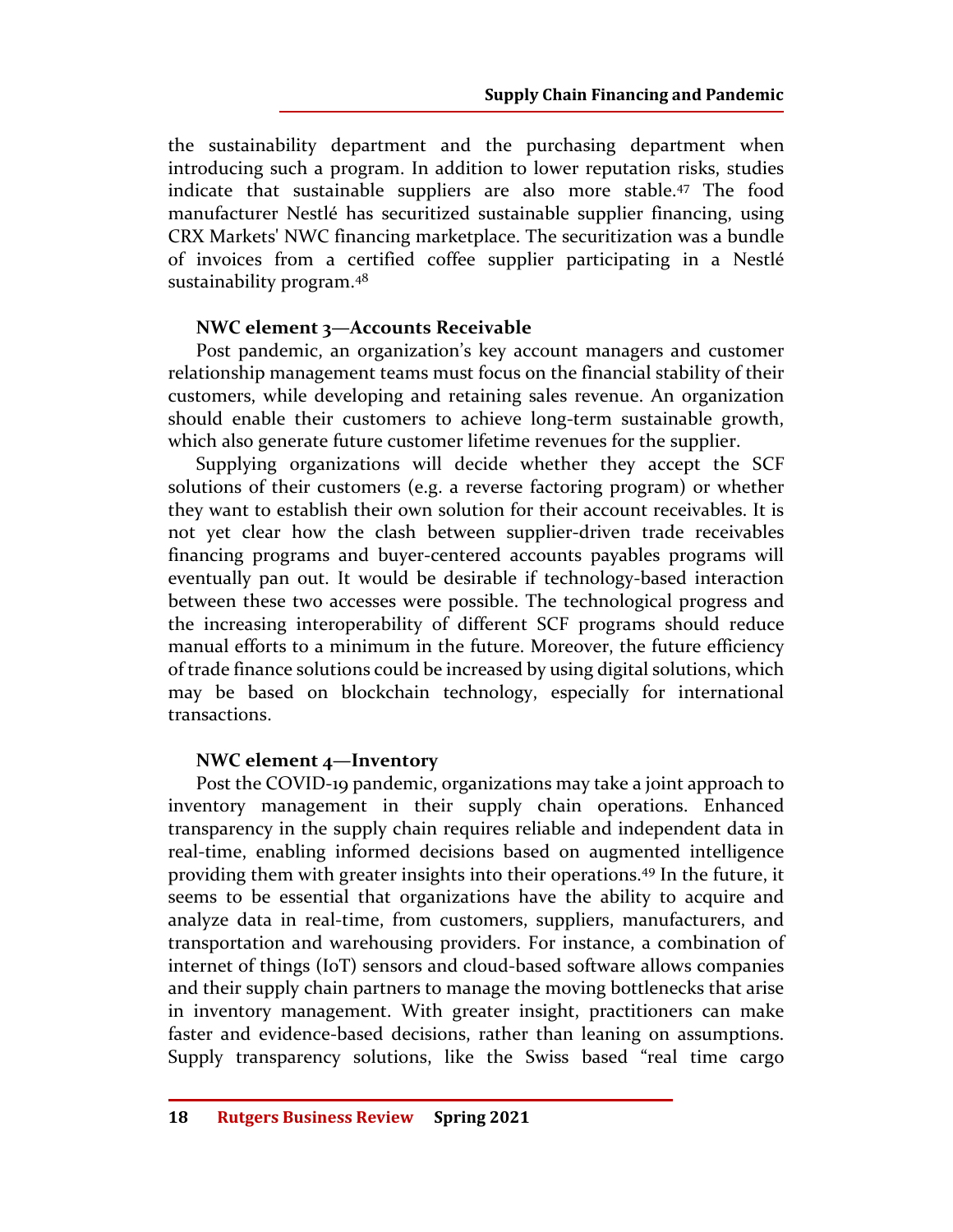monitoring provider" Arviem, are providing the data that allows suppliers and buyers to more accurately manage their risk, allowing each actor within the supply chain to optimize their finances and reduce costs.

Moreover, a future innovated solution referred to as "off-balance inventory finance" has the potential to be attractive for organizations. However, the establishment of such a solution on a broad scale is still pending as are challenges relating to the accounting treatment that need to be solved.

#### **NWC element 5—Planning**

As a consequence of the pandemic, most companies have learned to work effectively without physical meetings. Remote and virtual interactions will be the new normal, which will also affect supply chain and NWC planning. In addition, we witnessed how the asymmetrical responses of governments and regulators, local shutdowns, workforce requisitions, and the lack of a coordinated regional or global political response were considered in S&OP in times of a pandemic. Conditions should be created to proactively address these critical factors.

Companies need to be aware that especially during a pandemic, with all the restrictions, local operations increase, and standard planning shifts from the short-term issues that threatened distributed operations for a period of days or weeks to long-term crisis-resistance scenarios. Moreover, the pandemic crisis highlights the fact that not everyone has the same level of NWC planning professionalism and access to the necessary technologies and digital tools. In the future, it must be ensured that customers and suppliers in the supply chain have access to appropriate planning capabilities, so that limits in NWC knowledge should not be used as an excuse.

The COVID-19 crisis has opened new avenues to combine financials with the value of data in supply chains. Cash flows among supply chain partners in return for the accomplishment of specific tasks and the exchange of comprehensive data sets. Thus, liquidity and NWC pairs with data in a hitherto underexploited way. This helps to get data out of existing data silos, thereby significantly increasing transparency in the supply chain.<sup>50</sup>

Finally, the disruption of global supply chain networks and the following economic crisis caused by COVID-19 might trigger a wave of innovations. The liquidity and NWC issues provoked by the pandemic will lead to a shakeout in the FSP and other SCF companies, facilitating initiatives that promote clear long-term economic viability. Nevertheless, it is quite likely that this development will lead to a new landscape at the operations-finance interface with the emergence of SCF ecosystems, geared more to well-balanced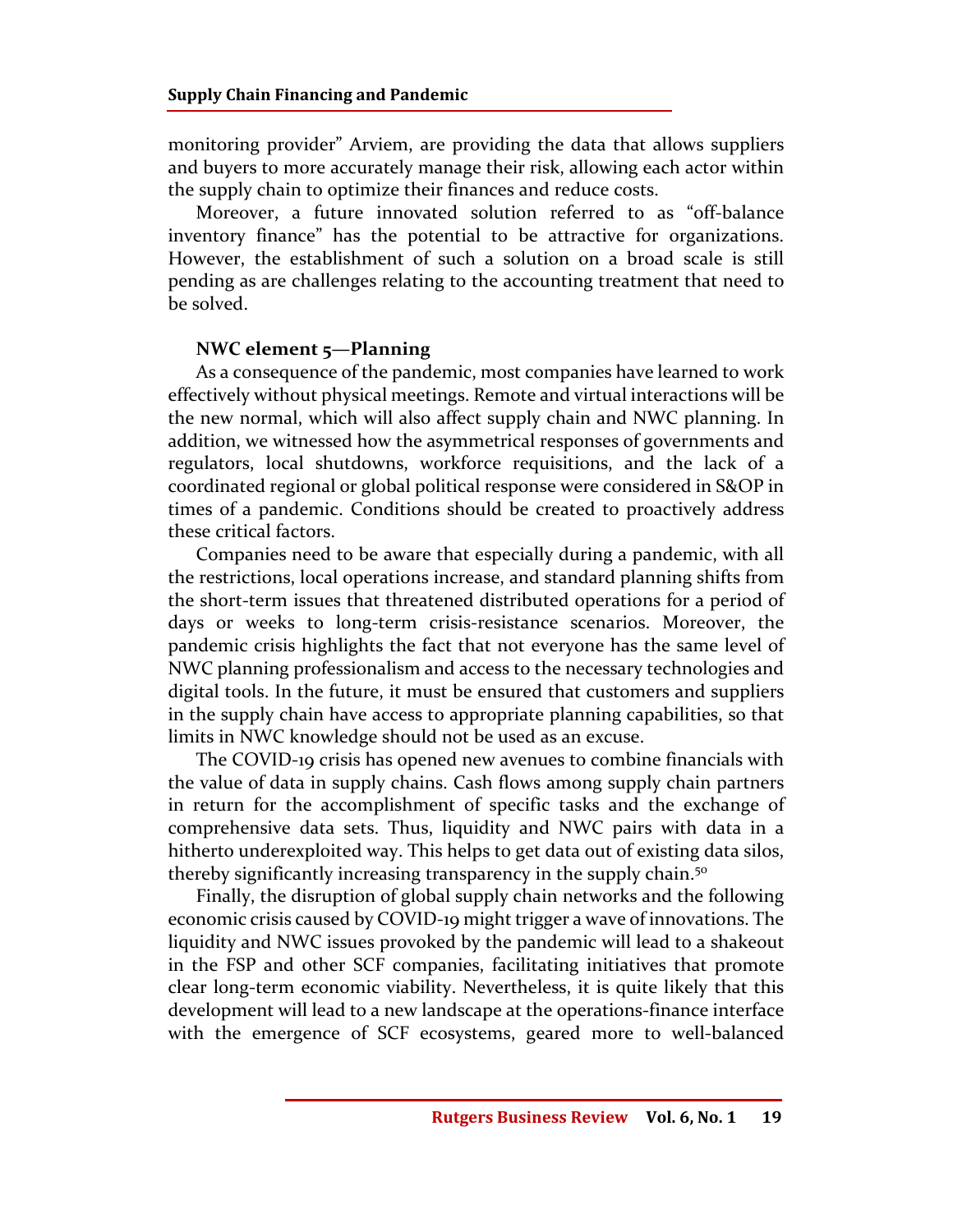cooperation and real win–wins and less to a one-sided advantage at the expense of the supply chain partners.

## **Authors**

*Prof. Dr. Erik Hofmann is Director of the Institute of Supply Chain Management at the University of St.Gallen, Switzerland. His primary research interest are innovations in purchasing, supply chain financing and industry 4.0. He is head of the Supply Chain Finance-Lab and member of the board of the Supply Chain Finance Community (SCFC). Dr. Hofmann's research is published in, e.g. Journal of Business Logistics, International Journal of Production Economics or International Journal of Physical Distribution & Logistics Management. He is author of several awarded books like "Performance Measurement and Incentive Systems in Purchasing" or "Financing the End-to-End Supply Chain." email: erik.hofmann@unisg.ch* 

*Simon Templar is a qualified management accountant and a visiting Fellow at Cranfield University and Royal Holloway, University of London. Simon has over 20 years' industrial and managerial experience before joining Cranfield University. Simon completed his PhD at Cranfield in 2013 and lectures on management accounting and supply chain costing. His research interests are related to supply chain finance and costing. Simon has authored and collaborated on journal, conference and practitioner papers. Simon's work was recognized by the International Federation of Accountants, Articles of Merit Award Program for Distinguished Contribution to Management Accounting in 2005. His recent books include Supply Chain Management Accounting: Managing Profitability, Working Capital and Asset Utilization (2019), and he co-authored Financing the End-To-End Supply Chain: A Reference Guide to Supply Chain Finance (2020). Simon is a founding member of the Supply Chain Finance Community, a non-for-profit association, which aims to share supply chain finance good practice and research. email: simon.templar@cranfield.ac.uk* 

*Dale Rogers is the ON Semiconductor Professor of Business at the Supply Chain Management department at Arizona State University. He is also the the Director of of the Frontier Economies Logistics Lab and the Co-Director of the Internet edge Supply Chain Lab ASU. He is the Principal Investigator of the \$15 million CARISCA Project at Kwame Nkrumah University of Science and Technology in Kumasi, Ghana and also a visiting professor there. Dale is the Director of Global Projects for ILOS - Instituto de Logística e Supply Chain in Rio de Janeiro, Brazil. He is a Board Advisor to Flexe, Enterra Solutions and Droneventory and is a founding board member of the Global Supply Chain Resiliency Council, Reverse Logistics and Sustainability Council and serves on the board of directors for the Organización Mundial de Ciudades y Plataformas Logísticas. Dr. Rogers is the author of several books including the lead author of a new book on the subject of Supply Chain Financing along with Rudi Leuschner and Tom Choi.*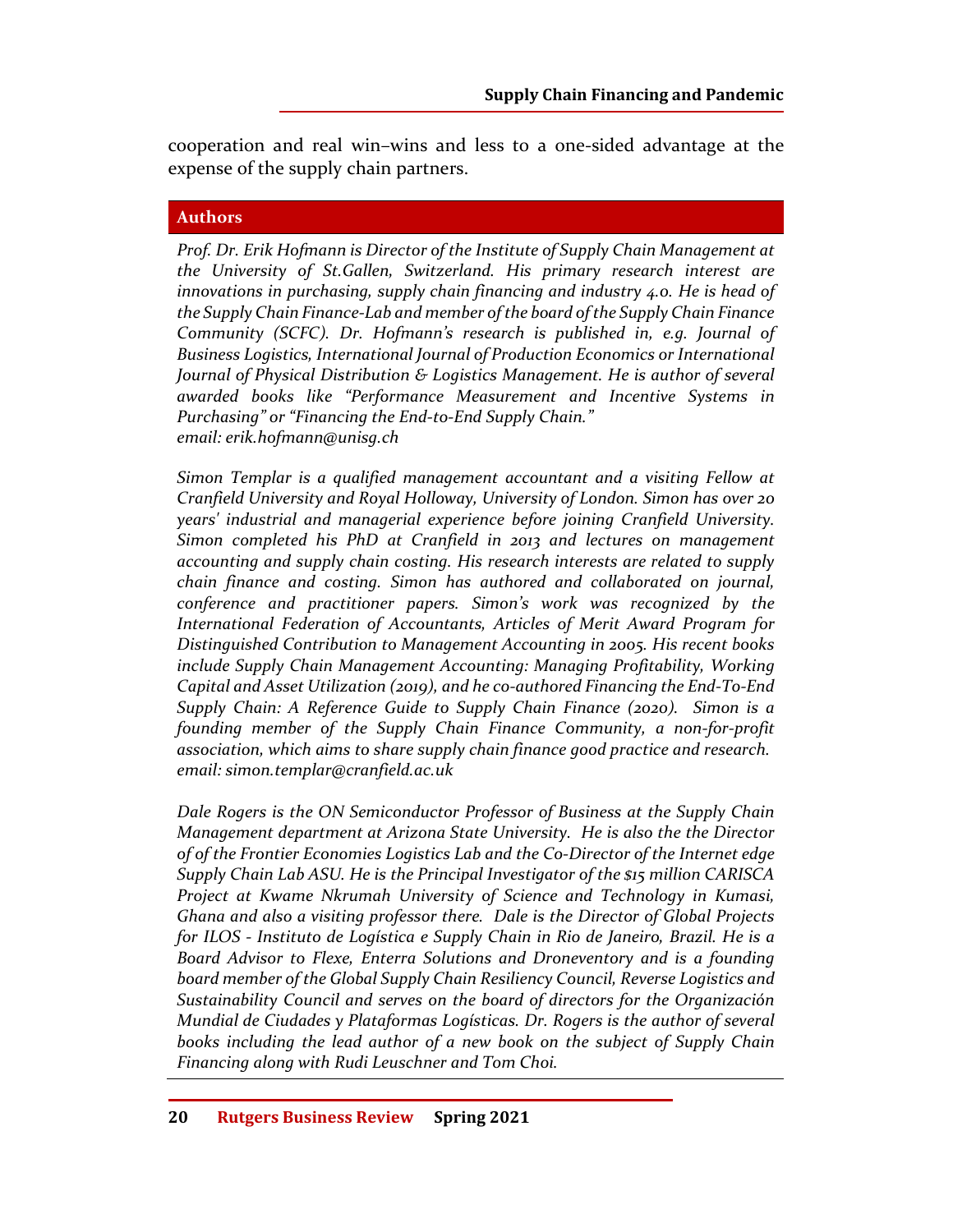#### *email: Dale.Rogers@asu.edu*

*Thomas Choi is a Professor of Supply Chain Management at the W. P. Carey School of Business at Arizona State University. He leads the study of the upstream side of supply chains, where a buying company interfaces with many suppliers organized in various forms of networks. He has published articles in the Academy of Management Executive, Decision Sciences Journal, Decision Support Systems, Harvard Business Review, Journal of Management, Journal of Operations Management, Journal of Supply Chain Management, Production and Operations Management, and others. He currently serves as co-director of the Complex Adaptive Supply Networks Research Accelerator (CASN-RA), an international research group of scholars interested in supply networks. He has also worked with numerous public and private organizations including LG Electronics, Samsung, Toyota, Volvo, the U.S. Department of Energy, and a federal government think tank. He has co-authored three practitioner books on supply management including one recently published on Supply Chain Financing. email: tychoi@asu.edu* 

*Professor Rudolf Leuschner is an Associate Professor of Supply Chain Management and the Program Director for the online Master of Science in Supply Chain Management program at Rutgers Business School. He is at the creator of the Supply Chain Management MOOC specialization and the Supply Chain Excellence MasterTrack program. His research focuses on the end-to-end supply chain and the integration of its three primary flows: products, information and finances. Specifically, in the new field of Supply Chain Finance, he has been active in developing relevant insights for academic and practitioner audiences. He received his Ph.D. in Logistics and a minor in Marketing from The Ohio State University. His work has appeared among others in the Journal of Supply Chain Management, Journal of Business Logistics, Decision Sciences, the Journal of Business Ethics, Harvard Business Review, and Rutgers Business Review. He is the author of a book on Supply Chain Financing.* 

*email: rleuschner@business.rutgers.edu* 

*Rohan Y. Korde is currently pursuing doctoral studies in Supply Chain Management at the W. P. Carey School of Business at Arizona State University. He is interested in studying problems in the movement of physical goods in global supply networks as well the financing mechanisms among the various intermediaries. He is also interested in coordination, competition, cooperation and coopetition dynamics between organizations to improve supply chain efficiency and flexibility. email: rykorde@asu.edu* 

## **Endnotes**

1. Jia, F., Blome, C., Sun, H., Yang, Y., & Zhi, B. (2020). Towards an integrated conceptual framework of supply chain finance: An information processing perspective. *International Journal of Production Economics*, 219, 18-30.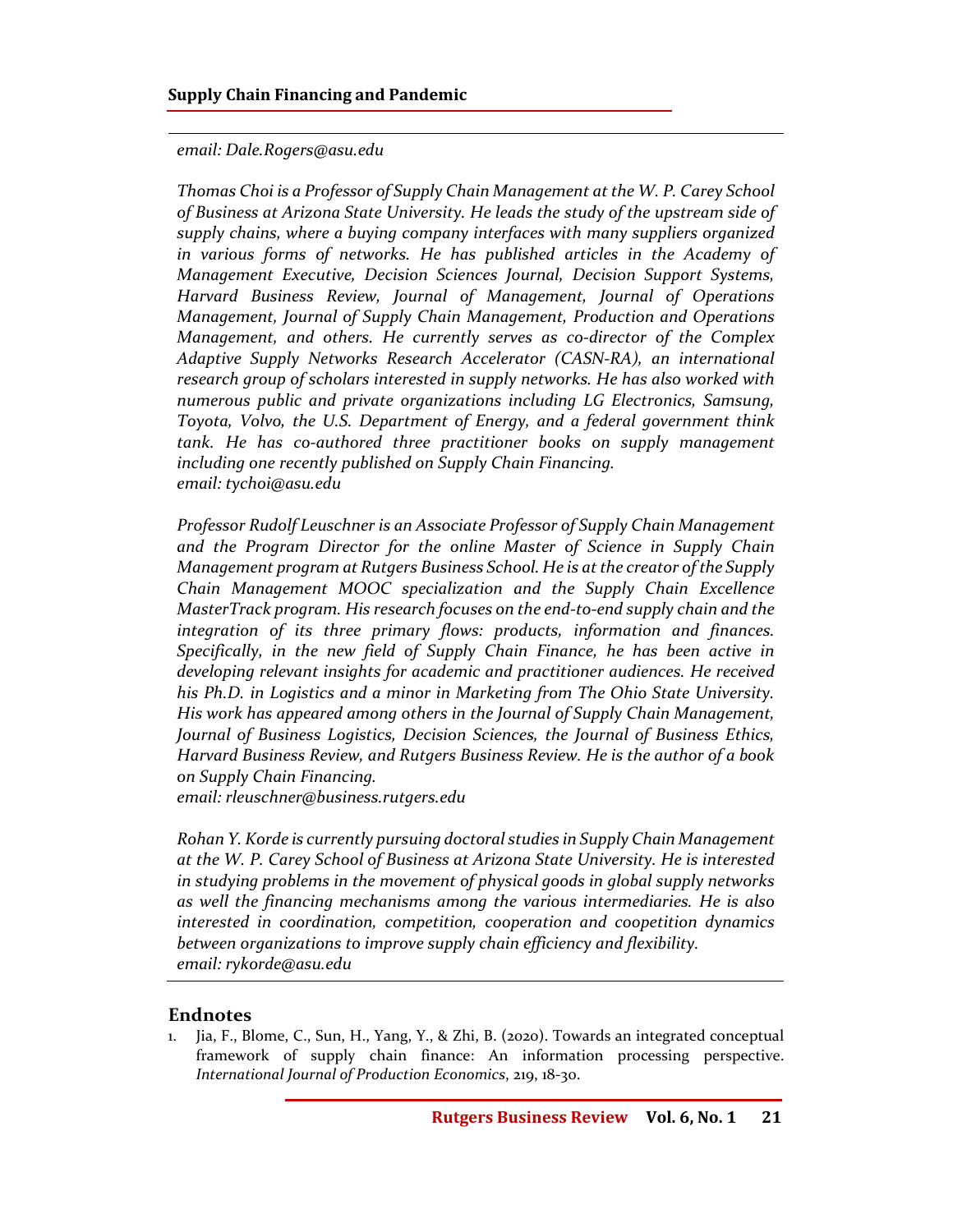- 2. A recent study shows that companies with a SCF program not only have a capital tie-up period shorter by 28 days on average (–64%), approximated with the cash conversion cycle, but the financial performance, approximated with the ROCE (return on capital employed), is also higher by just under 40% (9 percentage points) on average. Hofmann, E., & Wetzel, P. (2020). *Working capital management study 2020 – supply chain finance in-n-out* (7th ed.). Zürich, Switzerland: University of St. Gallen.
- 3. Hofmann, E., & Zumsteg, S. (2015). Win-win and no-win situations in supply chain finance: the case of accounts receivable programs. *Supply Chain Forum: An International Journal, 16*(3), 30-50.
- 4. Cowton, C. J., & San-Jose, L. (2017). On the ethics of trade credit: Understanding good payment practice in the supply chain. *Journal of Business Ethics*, *140(*4), 673-685.
- 5. Rogers, D., Leuschner, R., & Choi, T. (2020). Supply chain financing: Funding the supply chain and the organization. *World Scientific & CAPS Research.*
- 6. Templar, S., Hofmann, E., & Findlay, C. (2020). *Financing the end-to-end supply chain: A reference guide to supply chain finance* (2nd ed.). KoganPage.
- 7. Ibid.
- 8. Hofmann, E., Strewe, U. M., & Bosia, N. (2017). *Supply chain finance and blockchain technology: The case of reverse securitisation.* Springer.
- 9. Buchholz, D. (2020, July 24). Deutsche Bank joins fintech Traxpay. *DerTreasurer.*
- 10. Desai, M. A. (2018, August 6). Why Apple is the future of capitalism. *The New York Times.*
- 11. Demmou, L., Franco, G., Calligaris, S., & Dlugosch, D. (2020, May 5). Corporate sector vulnerabilities during the Covid-19 outbreak: Assessment and policy responses. *OECD.*
- 12. Borio, C. (2020, July 2). The Covid-19 economic crisis: Dangerously unique. *Bank for International Settlements*.
- 13. Lentz, K. L., & Smith, T. M. (2020, May 18). Anti-cash hoarding provisions in reservebased credit agreements. *Davis Graham & Stubbs*.
- 14. McIntyre, A., Spellacy, M., & Baraldi, D. (2020, July 29). Banking as a force for good in navigating the COVID-driven credit crisis. *World Economic Forum*.
- 15. Ulbricht, J. (2020, September 17). Why do so many Supply Chain Finance programs fail? *Trustbills.*
- 16. Taube, S. (2020, July 19). Reverse factoring: A ticking time bomb in corporate books? *Wealth Daily.*
- 17. Myrskog, N. (n.d.). When the covenants fall—the risk of recovery in covenant based lending. *DKCO*.
- 18. Kallstrom, H. (2019, November 19). Suppliers' power is increasing in the automobile industry. *Market Realist*.
- 19. Cusmano, L., & Raes, S. (2020, July 15). Coronavirus (COVID-19): SME policy responses. *OECD.*
- 20. Small business cash liquidity in 25 metro areas. (2020). *JPMorgan Chase and Co*.
- 21. OECD. (2020). *OECD Economic Outlook, Interim Report March 2020*. Paris, France: OECD Publishing.
- 22. Taulia. (2021) *Supplier Survey 2020*. Taulia.
- 23. Commonwealth of Australia. (2020). *Supply Chain Finance Review*. Australian Small Business and Family Enterprise Ombudsman.
- 24. BMJV. (2021). Suspension of the obligation to file for insolvency from January 1 to April 30, 2021 for companies that are still pending payment of the state aid planned since November 1, 2020. Federal Ministry of Justice and Consumer Protection of the Federal Republic of Germany.
- 25. Isaksson, M. (2020, May 27). Supporting businesses in financial distress to avoid insolvency during the COVID-19 crisis. *OECD.*